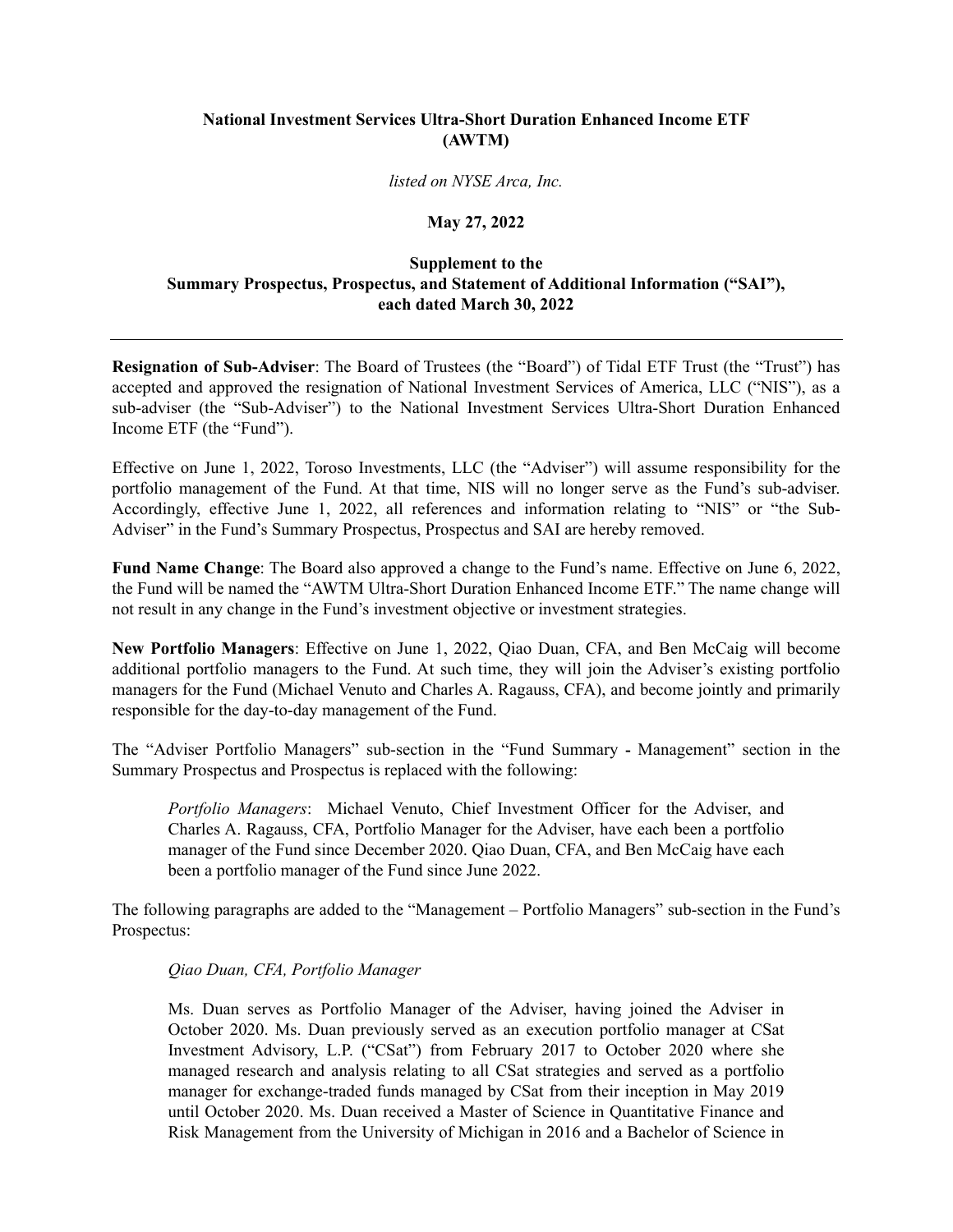Mathematics and Applied Mathematics from Xiamen University in 2014. She holds the CFA designation.

## *Ben McCaig, Portfolio Manager*

Mr. McCaig serves as Portfolio Manager of the Adviser, having joined the Adviser in August 2021. Mr. McCaig previously served as a portfolio manager, compliance, and operations manager at the Ohio Treasurer's Office from July 2017 to August 2021. Previously, Mr. McCaig was Senior Equity Trader for the trust department at Huntington National Bank. Mr. McCaig attended Bowling Green State University where he received a Bachelor of Science in Business Administration with a specialization in Finance.

In addition, the "Portfolio Managers – Other Accounts" sub-section of the SAI is modified to include the following information:

*Qiao Duan, CFA, Portfolio Manager(1)*

| <b>Type of Accounts</b> | <b>Total Number of</b><br><b>Accounts</b> | <b>Total Assets of</b><br><b>Accounts</b><br>(in millions) | <b>Total Number of</b><br><b>Accounts Subject</b><br><b>Based Fee</b> | <b>Total Assets of</b><br><b>Accounts Subject</b><br>to a Performance- to a Performance-<br><b>Based Fee</b> |
|-------------------------|-------------------------------------------|------------------------------------------------------------|-----------------------------------------------------------------------|--------------------------------------------------------------------------------------------------------------|
| Registered Investment   |                                           | \$93.16                                                    |                                                                       | \$0                                                                                                          |
| Other Pooled Investment |                                           | \$0                                                        |                                                                       | \$0                                                                                                          |
| Other Accounts          |                                           | \$0                                                        |                                                                       | \$0                                                                                                          |

(1) Information presented is as of April 30, 2022.

*Ben McCaig, Portfolio Manager(1)*

|                                | <b>Total Number of</b> | <b>Total Assets of</b><br><b>Accounts</b> | <b>Total Number of</b><br><b>Accounts Subject</b><br>to a Performance- | <b>Total Assets of</b><br><b>Accounts Subject</b><br>to a Performance- |
|--------------------------------|------------------------|-------------------------------------------|------------------------------------------------------------------------|------------------------------------------------------------------------|
| <b>Type of Accounts</b>        | <b>Accounts</b>        | (in millions)                             | <b>Based Fee</b>                                                       | <b>Based Fee</b>                                                       |
| Registered Investment          |                        | \$0                                       |                                                                        | \$0                                                                    |
| <b>Other Pooled Investment</b> |                        | \$0                                       |                                                                        | \$0                                                                    |
| Other Accounts                 |                        | \$0                                       |                                                                        | \$0                                                                    |

(1) Information presented is as of April 30, 2022.

Furthermore, the "Portfolio Managers – Compensation" and "Portfolio Managers – Share Ownership" sub-sections of the SAI are replaced with the following information:

**Portfolio Manager Compensation.** Mr. Venuto is compensated by the Adviser with a base salary and a profit sharing plan. Mr. Venuto is an equity owner of the Adviser and therefore benefits indirectly from the revenue generated from the Fund's Advisory Agreement with the Adviser. Mr. Ragauss, Ms. Duan and Mr. McCaig are compensated by the Adviser with a fixed salary and discretionary bonus based on the financial performance and profitability of the Adviser and not based on the performance of the Fund.

## **Share Ownership**

The Fund is required to show the dollar range of each portfolio manager's "beneficial ownership" of Shares as of the end of the most recently completed fiscal year. Dollar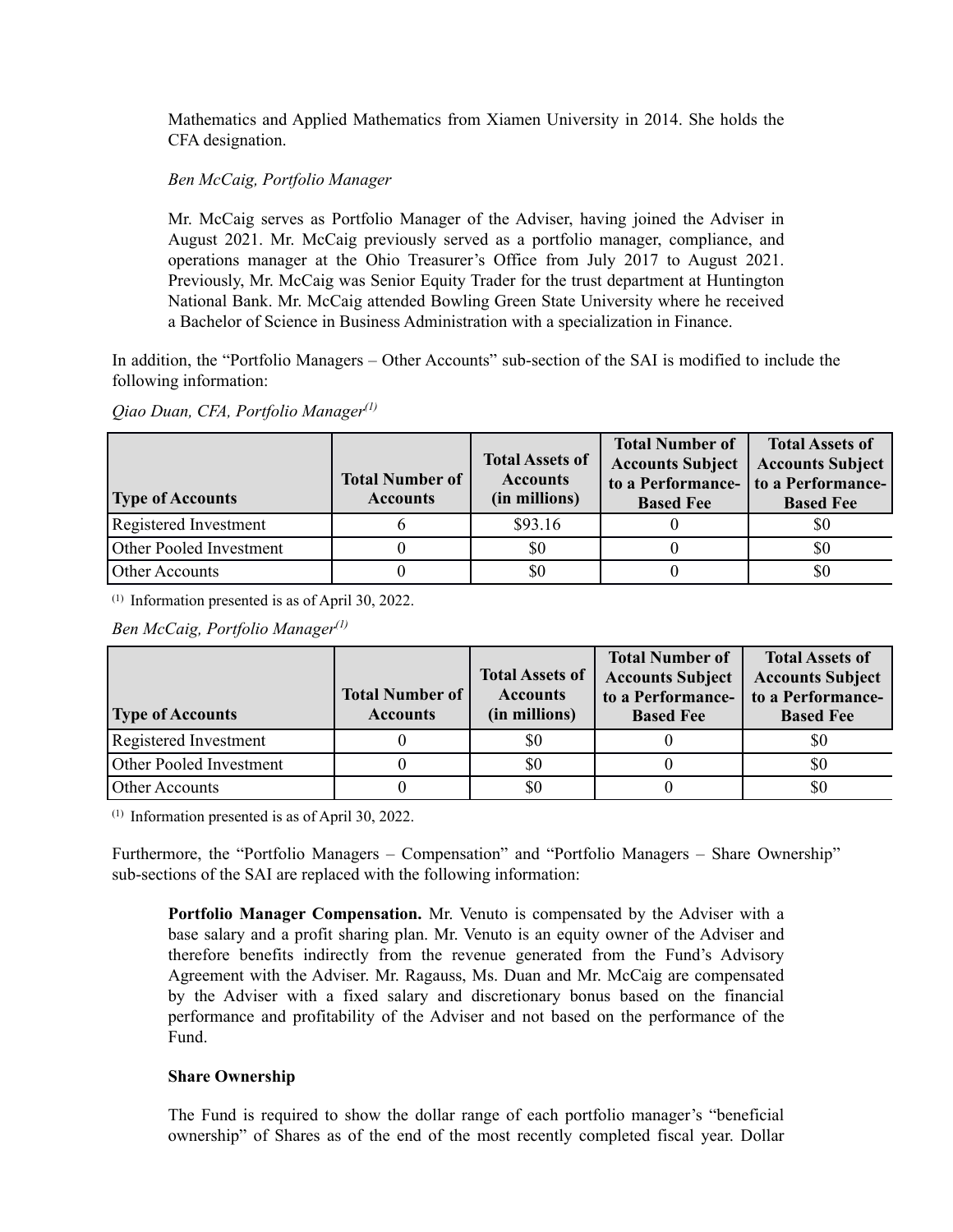amount ranges disclosed are established by the SEC. "Beneficial ownership" is determined in accordance with Rule 16a-1(a)(2) under the 1934 Act. As of November 30, 2021, Mr. Venuto and Mr. Ragauss did not beneficially own shares of the Fund. As of April 30, 2022, Ms. Duan and Mr. McCaig did not beneficially own shares of the Fund.

## **Please retain this Supplement with your Summary Prospectus, Prospectus and SAI for future reference.**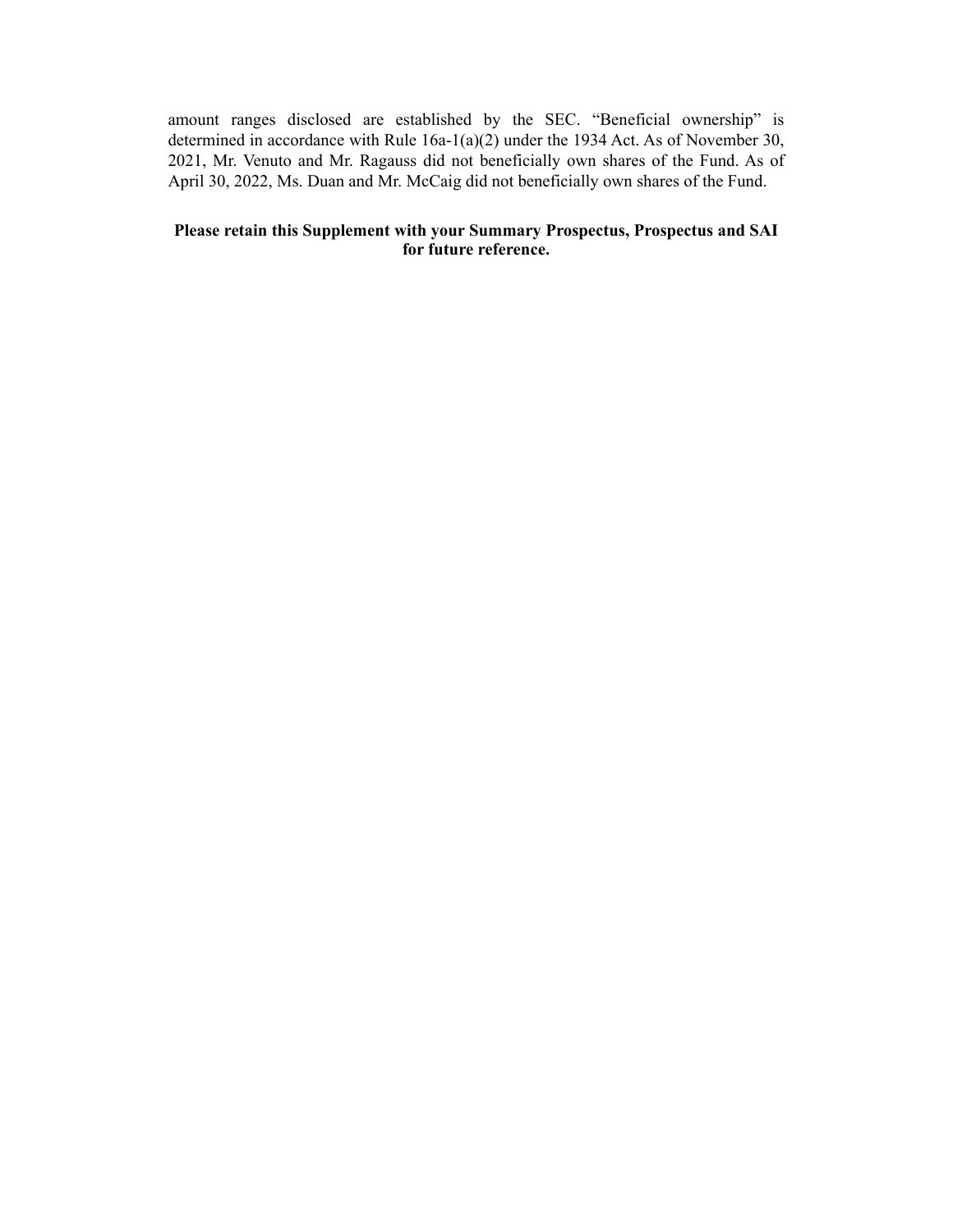

# **National Investment Services Ultra-Short Duration Enhanced Income ETF** (AWTM)

Listed on NYSE Arca, Inc.

# **PROSPECTUS**

**March 30, 2022**

**The U.S. Securities and Exchange Commission (the "SEC") has not approved or disapproved of these securities or passed upon the accuracy or adequacy of this Prospectus. Any representation to the contrary is a criminal offense.**

*The Fund offered through this Prospectus is not a money market fund and does not seek to maintain a fixed or stable net asset value ("NAV") per share of \$1.00.*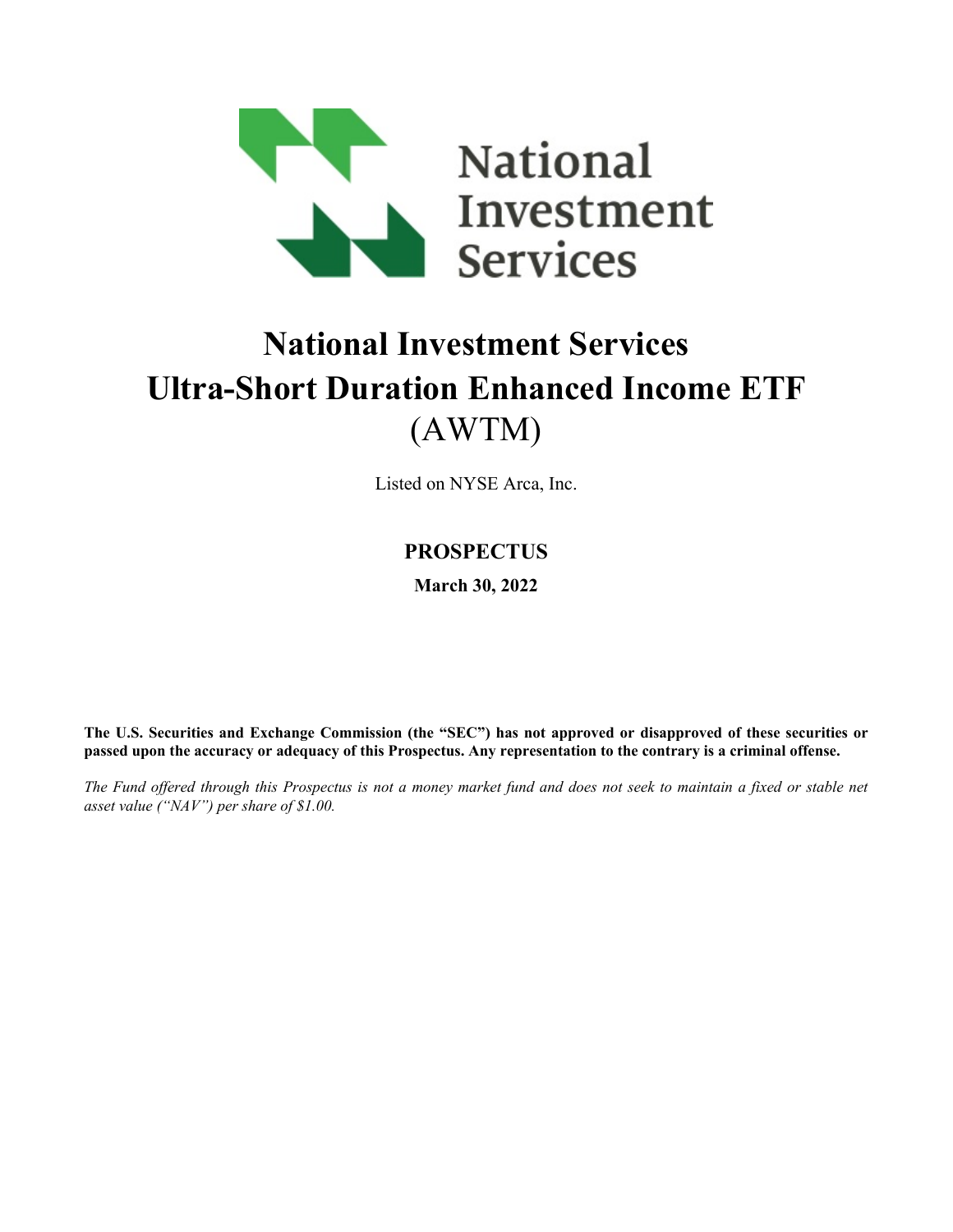# **TABLE OF CONTENTS**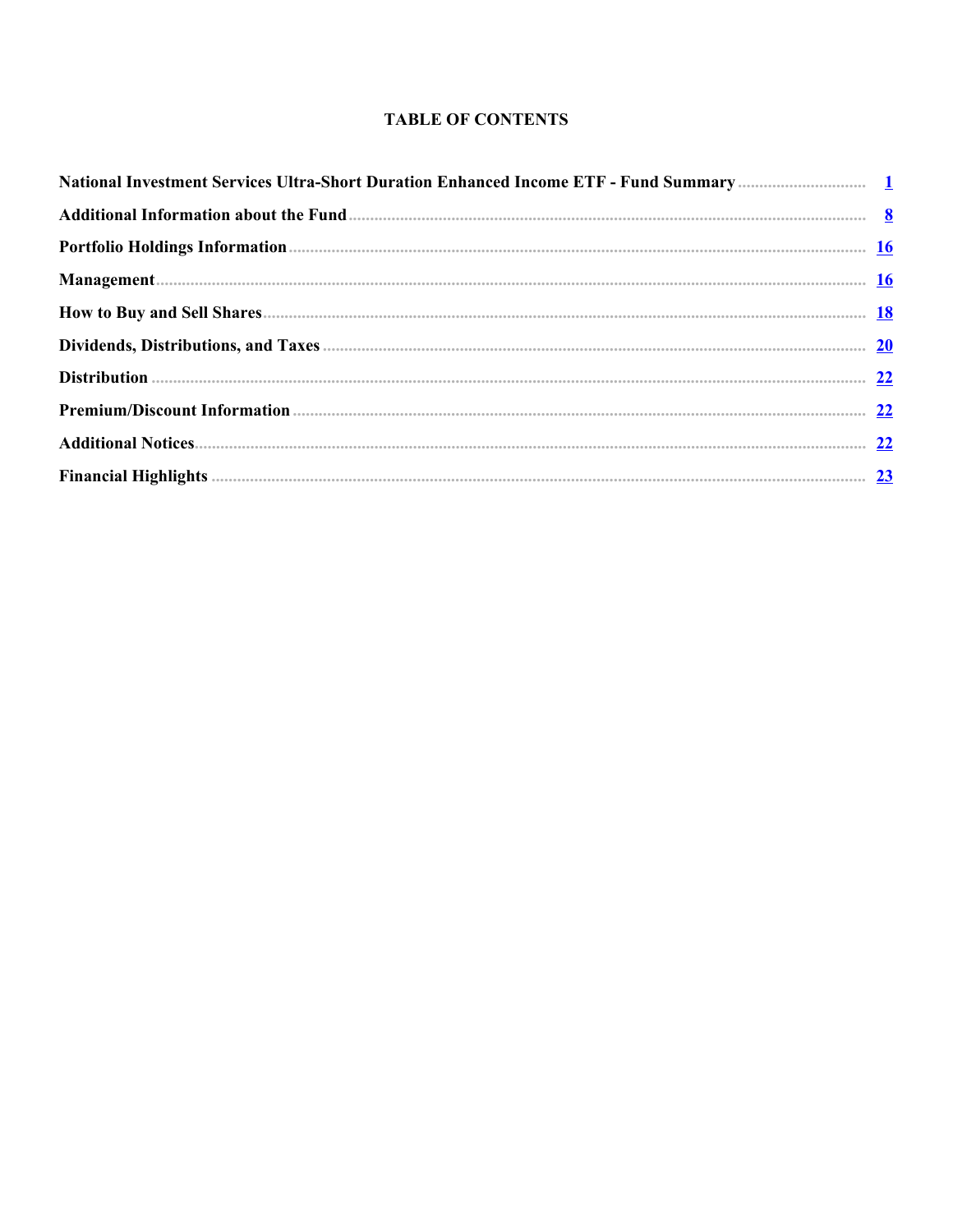#### <span id="page-5-0"></span>**National Investment Services Ultra-Short Duration Enhanced Income ETF - Fund Summary**

#### **Investment Objective**

The National Investment Services Ultra-Short Duration Enhanced Income ETF (the "Fund") seeks to maximize current income over the most recently issued three-month U.S. Treasury bill while maintaining low volatility and preservation of capital.

#### **Fees and Expenses of the Fund**

This table describes the fees and expenses that you may pay if you buy, hold, and sell shares of the Fund ("Shares"). You may pay other fees, such as brokerage commissions and other fees to financial intermediaries, which are not reflected in the table and Example below.

| <b>Annual Fund Operating Expenses</b> (expenses that you pay each year as a percentage of the value of your investment) |          |  |  |
|-------------------------------------------------------------------------------------------------------------------------|----------|--|--|
| Management Fees                                                                                                         | $0.23\%$ |  |  |
| Distribution and/or Service (12b-1) Fees                                                                                | $0.00\%$ |  |  |
| Acquired Fund Fees and Expenses <sup>1</sup>                                                                            | $0.01\%$ |  |  |
| Other Expenses                                                                                                          | $0.00\%$ |  |  |
| <b>Total Annual Fund Operating Expenses</b>                                                                             | $0.24\%$ |  |  |

<sup>1</sup> Acquired Fund Fees and Expenses ("AFFE") are the indirect costs of investing in other investment companies. Total Annual Fund Operating Expenses do not correlate to the expense ratio in the Fund's Financial Highlights because the Financial Highlights include only the direct operating expenses incurred by the Fund and exclude AFFE.

#### **Expense Example**

This Example is intended to help you compare the cost of investing in the Fund with the cost of investing in other funds. The Example assumes that you invest \$10,000 in the Fund for the time periods indicated and then redeem all of your Shares at the end of those periods. The Example also assumes that your investment has a 5% return each year and that the Fund's operating expenses remain the same. The Example does not take into account brokerage commissions that you may pay on your purchases and sales of Shares. Although your actual costs may be higher or lower, based on these assumptions your costs would be:

| 1 Year | 3 Years | 5 Years | Years<br>10 ° |
|--------|---------|---------|---------------|
| \$25   |         | ر د ۱ و | \$306         |

#### **Portfolio Turnover**

The Fund pays transaction costs, such as commissions, when it buys and sells securities (or "turns over" its portfolio). A higher portfolio turnover rate may indicate higher transaction costs and may result in higher taxes when Shares are held in a taxable account. These costs, which are not reflected in total annual fund operating expenses or in the expense example above, affect the Fund's performance. For the fiscal year ended November 30, 2021, the Fund's portfolio turnover rate was 66% of the average value of its portfolio.

#### **Principal Investment Strategies**

The Fund is an actively-managed exchange-traded fund ("ETF") that seeks to achieve its investment objective, under normal circumstances, by investing at least 80% of its net assets in U.S.-dollar denominated investment-grade fixed- and floatingrate bonds, and debt securities with ultra-short maturities and an overall effective duration of less than one year. Effective duration is a measure of the Fund's price sensitivity to changes in yields or interest rates and a fund with a higher effective duration will, under normal circumstances, have a greater sensitivity to interest rates. For example, if a portfolio has a duration of one year, and interest rates increase (or, conversely, decrease) by 2%, the portfolio would decline (or increase, respectively) in value by approximately 2%. However, duration may not accurately reflect the true interest rate sensitivity of instruments held by the Fund and, therefore, the Fund's exposure to changes in interest rates.

The Fund's investments may include instruments issued by both U.S. and non-U.S. government and private sector issuers, including asset-backed securities ("ABS"). Instruments issued by the U.S. government include U.S. Treasury and U.S. agency securities, which may include mortgage-backed securities ("MBS") issued or guaranteed by the U.S. government, federal agencies, or U.S. government sponsored instrumentalities. The Fund may purchase or sell securities on a when-issued, delayed delivery, or forward commitment basis, including the use of the "To Be Announced" ("TBA") market for MBS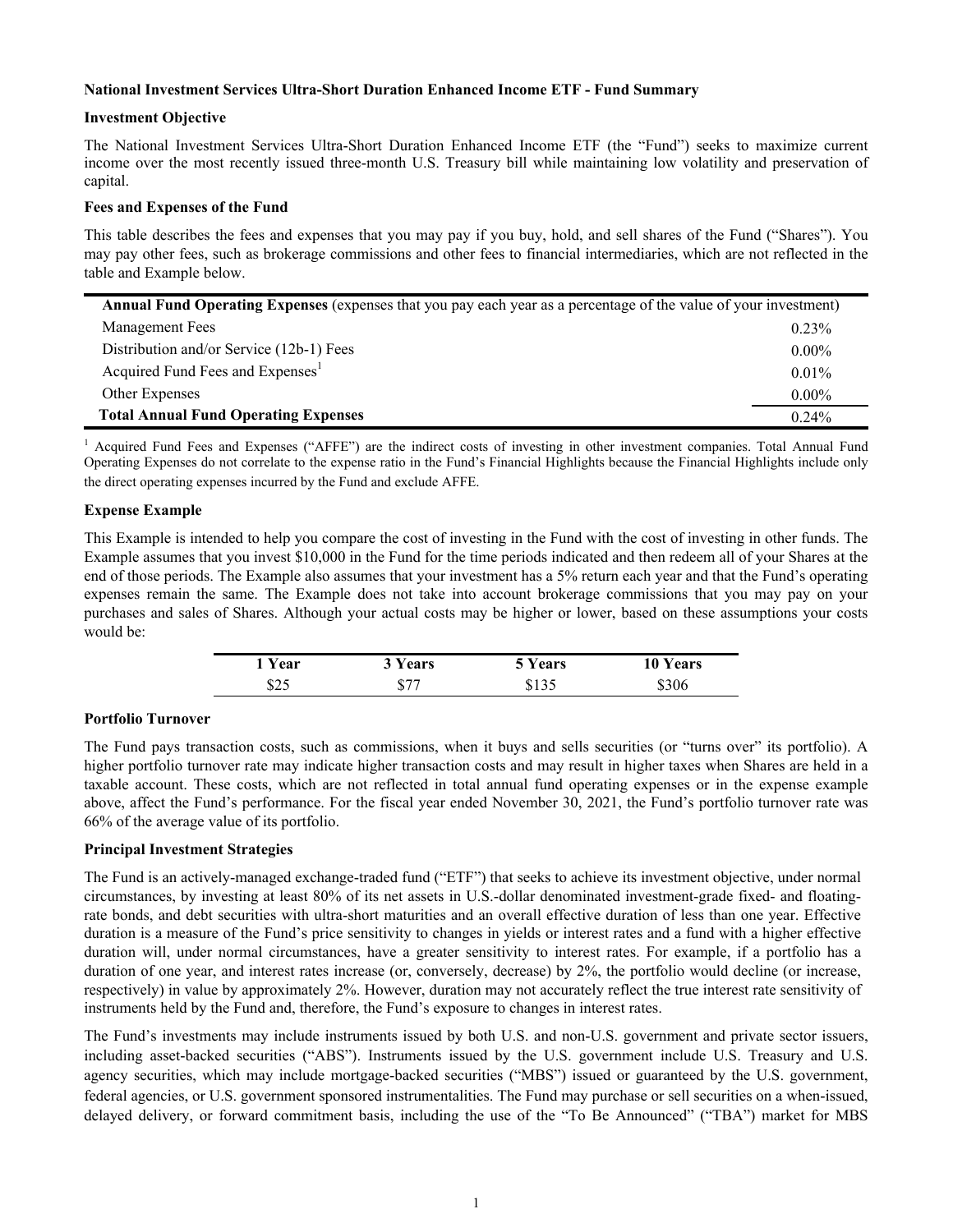investments. The Fund may also invest in private placements and "Rule 144A" securities, which are subject to resale restrictions, as well as ETFs that primarily invest in debt instruments.

The Fund is not a money market fund and does not seek to maintain a stable NAV of \$1.00 per Share.

As part of the Fund's principal investment strategy or for temporary defensive purposes, the Fund may invest, without limitation, in short-term instruments such as commercial paper and/or repurchase agreements collateralized by U.S. government securities, corporate obligations, municipal debt securities, MBS, cash or cash equivalents.

The Fund's investment sub-adviser, National Investment Services of America, LLC, doing business as National Investment Services ("NIS" or the "Sub-Adviser"), has broad discretion to determine the most favorable strategies and investment opportunities for the Fund, as well as the instruments and investment techniques used by the Fund to achieve its investment objective. The Sub-Adviser determines which instruments to purchase, hold, or sell based on a variety of factors, including expectations regarding an instrument or group of instruments' risk and correlation, as well as market conditions and economic metrics, such as interest rates and inflation. The Sub-Adviser seeks to buy instruments that it believes will best help the Fund achieve its objective and seeks to sell instruments whose outlook has changed or to redeploy assets in more attractive investment opportunities. If a credit rating agency changes the rating of a portfolio security held by the Fund, the Fund may retain the security if the Sub-Adviser deems it is in the best interest of shareholders.

The Fund is actively-managed and does not seek to replicate the performance of a specified index. The Fund may actively and frequently trade all or a significant portion of its portfolio.

#### **Principal Risks of Investing in the Fund**

The principal risks of investing in the Fund are summarized below. The principal risks are presented in alphabetical order to facilitate finding particular risks and comparing them with those of other funds. Each risk summarized below is considered a "principal risk" of investing in the Fund, regardless of the order in which it appears. As with any investment, there is a risk that you could lose all or a portion of your investment in the Fund. An investment in the Fund is not a bank deposit and is not insured or guaranteed by the Federal Deposit Insurance Corporation or any government agency. An investment in this Fund or any other fund may not provide a complete investment program. The suitability of an investment in the Fund should be considered based on the investment objective, strategies, and risks described in this Prospectus, considered in light of all of the other investments in your portfolio, as well as your risk tolerance, financial goals, and time horizons. You may want to consult with a financial advisor to determine if this Fund is suitable for you. The following risks could affect the value of your investment in the Fund:

**Agency Debt Risk.** The Fund invests in unsecured bonds or debentures issued by U.S. government agencies, including the Federal National Mortgage Association ("Fannie Mae") and the Federal Home Loan Mortgage Corporation ("Freddie Mac"), and government-sponsored entities, including, the Government National Mortgage Administration ("Ginnie Mae"). Bonds or debentures issued by U.S. government agencies, government-sponsored entities, or government corporations, including, among others, Fannie Mae and Freddie Mac, are generally backed only by the general creditworthiness and reputation of the U.S. government agency, government-sponsored entity, or government corporation issuing the bond or debenture and are not guaranteed by the U.S. Department of the Treasury ("U.S. Treasury") or backed by the full faith and credit of the U.S. government. As a result, there is uncertainty as to the current status of many obligations of Fannie Mae, Freddie Mac and other agencies that are placed under conservatorship of the federal government. By contrast, Ginnie Mae securities are generally backed by the full faith and credit of the U.S. government.

**ABS Risk.** The price paid by the Fund for ABS, the yield the Fund expects to receive from such securities, and the average life of such securities are based on a number of factors, including the anticipated rate of prepayment of the underlying assets. The value of these securities may be significantly affected by changes in interest rates, the market's perception of issuers, and the creditworthiness of the parties involved. The ability of the Fund to successfully utilize these instruments may depend on the ability of the Sub-Adviser to forecast interest rates and other economic factors correctly. These securities may have a structure that makes their reaction to interest rate changes and other factors difficult to predict, making their value highly volatile. As of November 30, 2021, 21.0% of the Fund's net assets were invested in ABS.

**Collateralized Loan Obligation ("CLO") Risk**. In addition to the normal interest rate, default and other risks of fixedincome securities, CLOs carry additional risks, including the possibility that distributions from collateral securities will not be adequate to make interest or other payments, the quality of the collateral may decline in value or default, the Fund may invest in CLOs that are subordinate to other classes, values may be volatile, and disputes with the issuer may produce unexpected investment results.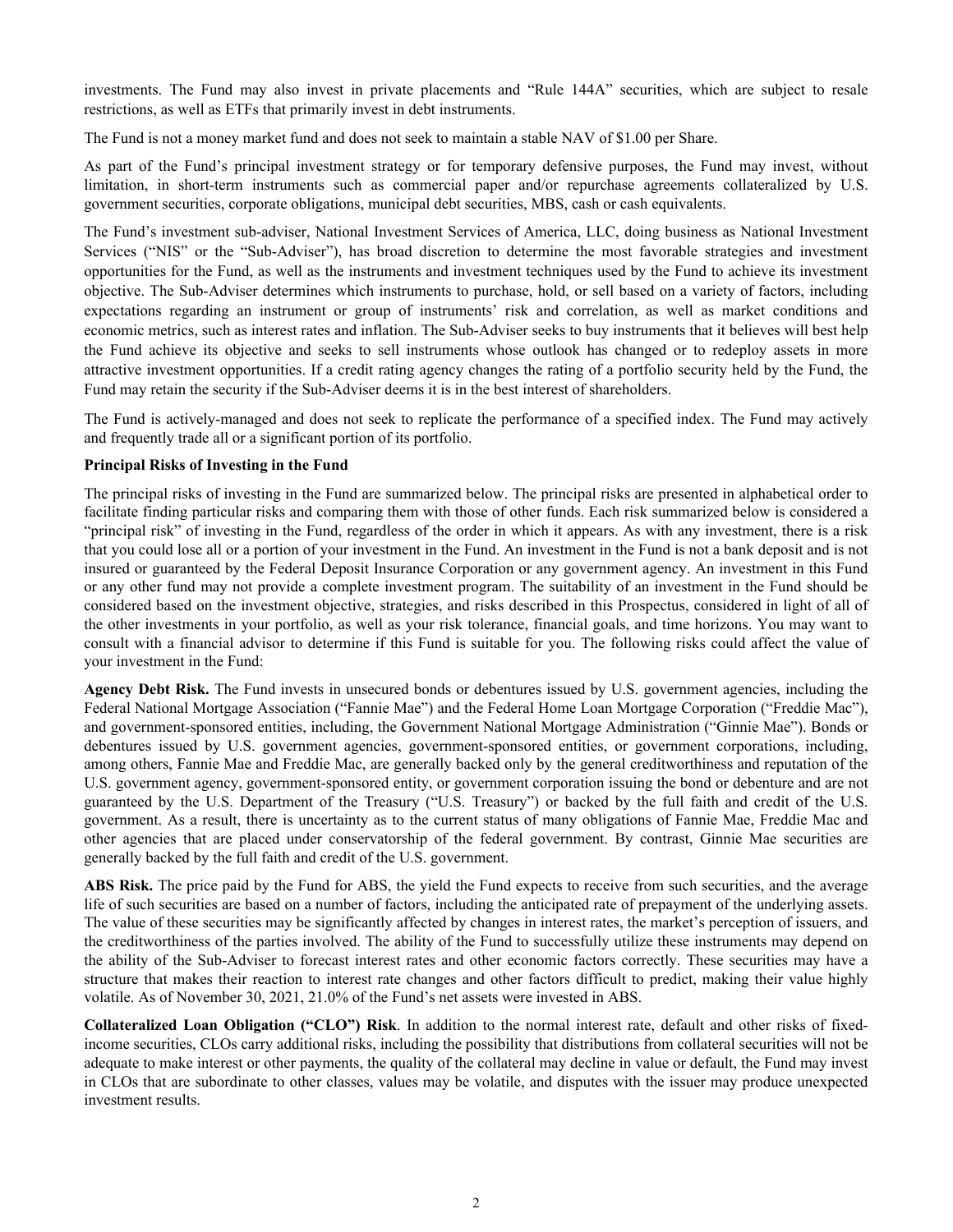**Commercial Paper Risk.** The value of the Fund's investments in commercial paper, which is an unsecured promissory note that generally has a maturity date between one and 270 days and is issued by a U.S. or foreign entity, is susceptible to changes in the issuer's financial condition or credit quality. Investments in commercial paper are usually discounted from their value at maturity. Commercial paper can be fixed-rate or variable rate and can be adversely affected by changes in interest rates.

**Credit Risk.** The Fund's investments are subject to the risk that issuers and/or counterparties will fail to make payments when due or default completely. If an issuer's or counterparty's financial condition worsens, the credit quality of the issuer or counterparty may deteriorate, making it difficult for the Fund to sell such investments. Changes in an issuer's credit rating or the market's perception of an issuer's creditworthiness may also affect the value of an investment in that issuer.

**Debt Securities Risk.** The Fund invests in debt securities, such as bonds and certain asset-backed securities, that involve certain risks, including:

- *Call Risk.* During periods of falling interest rates, an issuer of a callable bond held by the Fund may "call" or repay the security prior to its stated maturity, and the Fund may have to reinvest the proceeds at lower interest rates, resulting in a decline in the Fund's income.
- *◦ Event Risk.* Event risk is the risk that corporate issuers may undergo restructurings, such as mergers, leveraged buyouts, takeovers, or similar events financed by increased debt. As a result of the added debt, the credit quality and market value of a company's bonds and/or other debt securities may decline significantly.
- *Extension Risk.* When interest rates rise, certain obligations will be repaid by the obligor more slowly than anticipated, causing the value of these securities to fall.

## **ETF Risks.**

- *◦ Authorized Participants, Market Makers, and Liquidity Providers Concentration Risk.* The Fund has a limited number of financial institutions that are authorized to purchase and redeem Shares directly from the Fund (known as "Authorized Participants" or "APs"). In addition, there may be a limited number of market makers and/or liquidity providers in the marketplace. To the extent either of the following events occur, Shares may trade at a material discount to NAV and possibly face delisting: (i) APs exit the business or otherwise become unable to process creation and/or redemption orders and no other APs step forward to perform these services; or (ii) market makers and/or liquidity providers exit the business or significantly reduce their business activities and no other entities step forward to perform their functions.
- *Cash Redemption Risk.* The Fund's investment strategy may require it to redeem Shares for cash or to otherwise include cash as part of its redemption proceeds. For example, the Fund may not be able to redeem in-kind certain securities held by the Fund (e.g., TBA transactions, short positions, derivative instruments, and bonds that cannot be broken up beyond certain minimum sizes needed for transfer and settlement). In such a case, the Fund may be required to sell or unwind portfolio investments to obtain the cash needed to distribute redemption proceeds. This may cause the Fund to recognize a capital gain that it might not have recognized if it had made a redemption in-kind. As a result, the Fund may pay out higher annual capital gain distributions than if the in-kind redemption process was used.
- *◦ Costs of Buying or Selling Shares.* Due to the costs of buying or selling Shares, including brokerage commissions imposed by brokers and bid/ask spreads, frequent trading of Shares may significantly reduce investment results and an investment in Shares may not be advisable for investors who anticipate regularly making small investments.
- *Shares May Trade at Prices Other Than NAV.* As with all ETFs, Shares may be bought and sold in the secondary market at market prices. Although it is expected that the market price of Shares will approximate the Fund's NAV, there may be times when the market price of Shares is more than the NAV intra-day (premium) or less than the NAV intra-day (discount) due to supply and demand of Shares or during periods of market volatility. This risk is heightened in times of market volatility, periods of steep market declines, and periods when there is limited trading activity for Shares in the secondary market, in which case such premiums or discounts may be significant.
- *Trading*. Although Shares are listed on a national securities exchange, such as NYSE Arca, Inc. (the "Exchange") and may be traded on U.S. exchanges other than the Exchange, there can be no assurance that Shares will trade with any volume, or at all, on any stock exchange. In stressed market conditions, the liquidity of Shares may begin to mirror the liquidity of the Fund's underlying portfolio holdings, which can be significantly less liquid than Shares.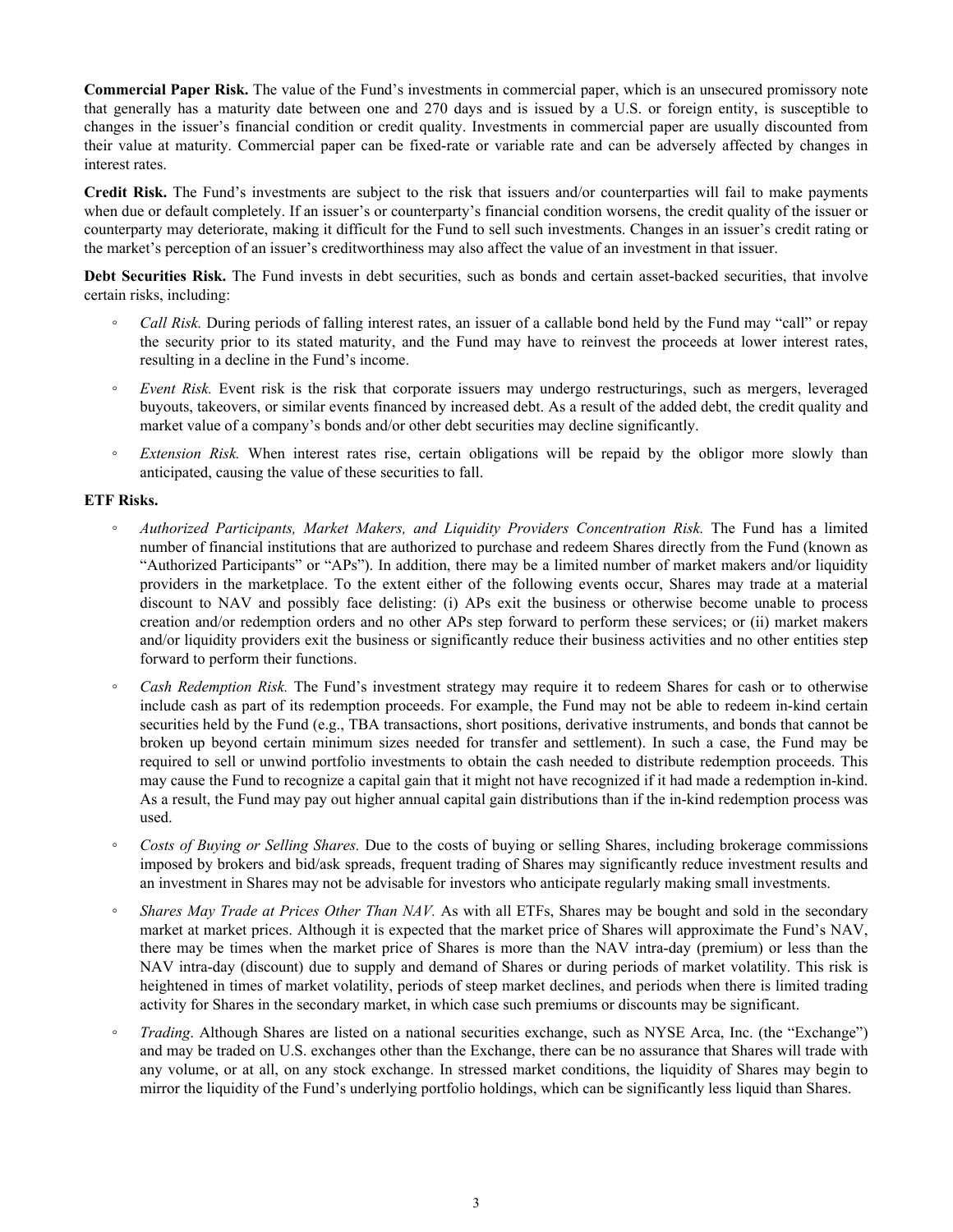**Floating or Variable Rate Securities Risk.** Floating or variable rate securities pay interest at rates that adjust in response to changes in a specified interest rate or reset at predetermined dates (such as the end of a calendar quarter). Securities with floating or variable interest rates are generally less sensitive to interest rate changes than securities with fixed interest rates, but may decline in value if their interest rates do not rise as much, or as quickly, as comparable market interest rates. Although floating or variable rate securities are generally less sensitive to interest rate risk than fixed rate securities, they are subject to credit, liquidity and default risk and may be subject to legal or contractual restrictions on resale, which could impair their value.

**Foreign Securities Risk.** Investments in securities or other instruments of non-U.S. issuers involve certain risks not involved in domestic investments and may experience more rapid and extreme changes in value than investments in securities of U.S. companies. Financial markets in foreign countries often are not as developed, efficient, or liquid as financial markets in the United States, and therefore, the prices of non-U.S. securities and instruments can be more volatile. In addition, the Fund will be subject to risks associated with adverse political and economic developments in foreign countries, which may include the imposition of economic sanctions. Generally, there is less readily available and reliable information about non-U.S. issuers due to less rigorous disclosure or accounting standards and regulatory practices.

**General Market Risk**. Economies and financial markets throughout the world are becoming increasingly interconnected, which increases the likelihood that events or conditions in one country or region will adversely impact markets or issuers in other countries or regions. Securities in the Fund's portfolio may underperform in comparison to securities in the general financial markets, a particular financial market, or other asset classes, due to a number of factors, including inflation (or expectations for inflation), interest rates, global demand for particular products or resources, natural disasters or events, pandemic diseases, terrorism, regulatory events, and government controls.

**High Portfolio Turnover Risk**. The Fund may actively and frequently trade all or a significant portion of the securities in its portfolio. A high portfolio turnover rate increases transaction costs, which may increase the Fund's expenses. Frequent trading may also cause adverse tax consequences for investors in the Fund due to an increase in short-term capital gains.

**Illiquid Securities Risk**. The Fund may, at times, hold illiquid securities, by virtue of the absence of a readily available market for certain of its investments, or because of legal or contractual restrictions on sales. The Fund could lose money if it is unable to dispose of an investment at a time or price that is most beneficial to the Fund.

**Industry and Sector Focus Risk**. At times the Fund may increase the relative emphasis of its investments in a particular industry or sector. The prices of securities of issuers in a particular industry or sector may be more susceptible to fluctuations due to changes in economic or business conditions, government regulations, availability of basic resources or supplies, or other events that affect that industry or sector more than securities of issuers in other industries and sectors. To the extent that the Fund increases the relative emphasis of its investments in a particular industry or sector, the Fund's Share values may fluctuate in response to events affecting that industry or sector.

◦ *Financial Services Sector Risk.* The Fund may invest in companies in the financial services sector, and therefore the performance of the Fund could be negatively impacted by events affecting this sector. This sector can be significantly affected by changes in interest rates, government regulation, the rate of defaults on corporate, consumer and government debt and the availability and cost of capital, among other factors. Insurance companies, in particular, may be significantly affected by changes in interest rates, catastrophic events, price and market competition, the imposition of premium rate caps, or other changes in government regulation or tax law and/or rate regulation, which may have an adverse impact on their profitability. This sector has experienced significant losses in the recent past, and the impact of more stringent capital requirements and of recent or future regulation on any individual financial company or on the sector as a whole cannot be predicted. In recent years, cyber attacks and technology malfunctions and failures have become increasingly frequent in this sector and have caused significant losses. As of November 30, 2021, 17.8% of the Fund's net assets were invested in the financial services sector.

**Interest Rate Risk.** The Fund's investments in bonds and other debt securities will change in value based on changes in interest rates. If rates rise, the value of these investments generally declines. Securities with greater interest rate sensitivity and longer maturities generally are subject to greater fluctuations in value.

**Management Risk.** The Fund is actively-managed and may not meet its investment objective based on the Sub-Adviser's success or failure to implement investment strategies for the Fund.

**Market Trading Risk.** The trading prices of debt securities and other instruments fluctuate in response to a variety of factors. The Fund's NAV and market price may fluctuate significantly in response to these and other factors. As a result, an investor could lose money over short or long periods of time.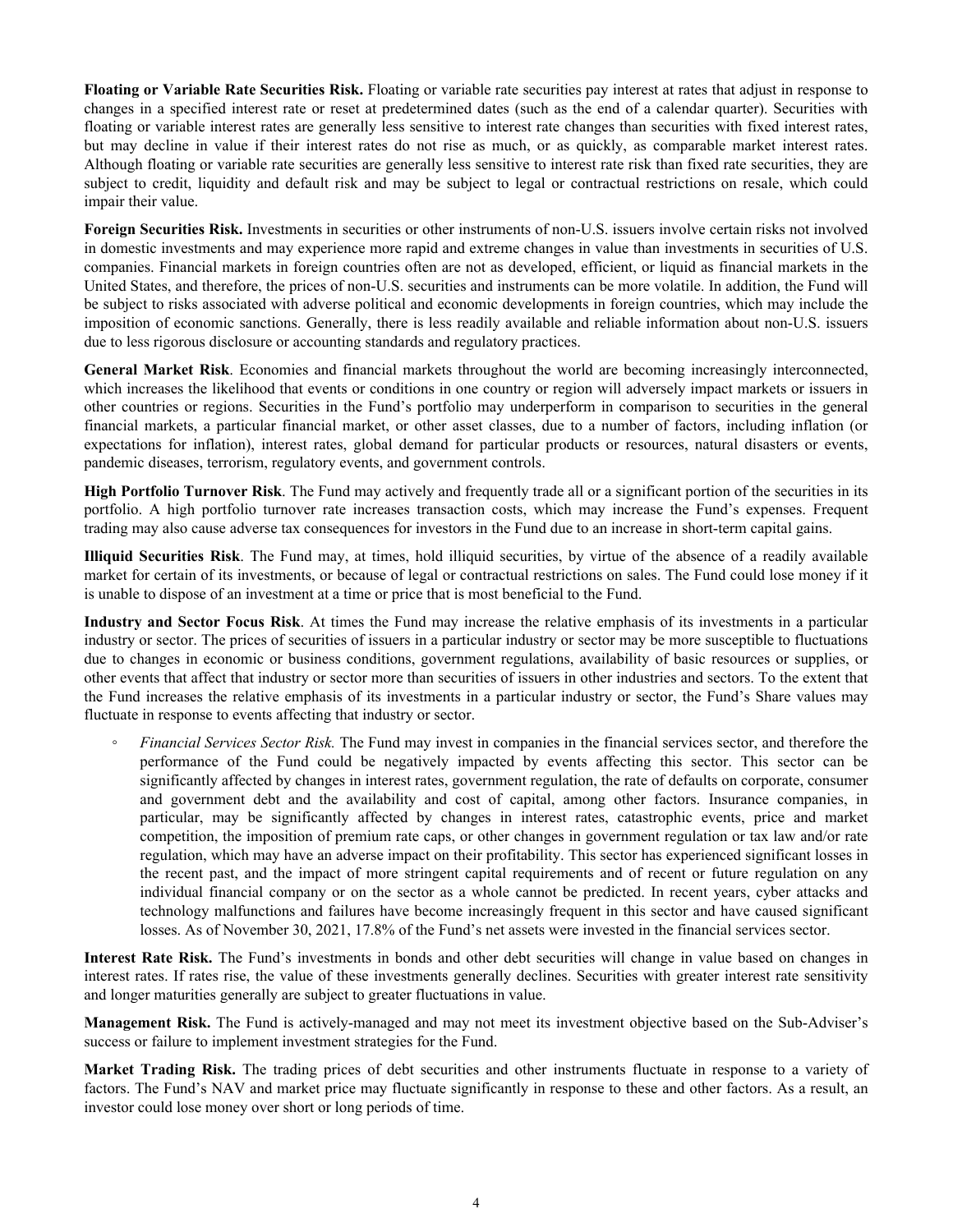**MBS Risk.** The Fund invests in MBS issued or guaranteed by the U.S. government. Such securities are subject to credit, interest rate, prepayment, and extension risks. These securities also are subject to risk of default on the underlying mortgage or asset, particularly during periods of economic downturn. Small movements in interest rates may quickly and significantly reduce the value of certain MBS.

**NAV Risk.** The Fund is not a money market fund, does not attempt to maintain a stable NAV, and is not subject to the rules that govern the quality, maturity, liquidity and other features of securities that money market funds may purchase. Under normal conditions, the Fund's investments may be more susceptible than a money market fund to interest rate risk, valuation risk, credit risk, and other risks relevant to the Fund's investments. The Fund's NAV per share will fluctuate.

**Non-Investment Grade Security Risk.** Securities which are rated by credit ratings agencies may be subject to downgrade, which may have an indirect impact on the market price of securities. Securities may be downgraded by credit ratings agencies due to, for example, the weakening financial condition of the issuer or declining revenues. If an issuer fails to pay interest or otherwise fails to meet its obligations to the Fund, the Fund's income might be reduced and the value of the investment might fall, and if an issuer fails to pay principal, the value of the investment might fall and the Fund could lose the amount of its investment.

**Other Investment Companies Risk.** The Fund will incur higher and duplicative expenses when it invests in ETFs and other investment companies. By investing in another investment company, the Fund becomes a shareholder of that investment company and bears its proportionate share of the fees and expenses of the other investment company. There is also the risk that the Fund may suffer losses due to the investment practices of the underlying funds as the Fund will be subject to substantially the same risks as those associated with the direct ownership of securities held by such investment companies. ETFs may be less liquid than other investments, and thus their share values more volatile than the values of the investments they hold. Investments in ETFs are also subject to the "ETF Risks" described above.

**Prepayment Risk.** The issuer of certain securities may repay principal in advance, especially when yields fall. Changes in the rate at which prepayments occur can affect the return on investment of these securities. When debt obligations are prepaid or when securities are called, the Fund may have to reinvest in securities with a lower yield. The Fund also may fail to recover additional amounts (i.e., premiums) paid for securities with higher coupons, resulting in an unexpected capital loss.

**Privately Placed Securities Risk**. Privately placed securities generally are less liquid than publicly traded securities and the Fund may not always be able to sell such securities without experiencing delays in finding buyers or reducing the sale price for such securities. The disposition of some of the securities held by the Fund may be restricted under federal securities laws. As a result, the Fund may not be able to dispose of such investments at a time when, or at a price at which, it desires to do so and may have to bear expenses of registering these securities, if necessary. These securities may also be difficult to value.

**Rating Agencies Risk.** Ratings are not an absolute standard of quality. Ratings are general indicators that reflect only the view of the originating rating agencies from which an explanation of the significance of such ratings may be obtained. There is no assurance that a particular rating will continue for any given period of time or that any such rating will not be revised downward or withdrawn entirely. Such changes may negatively affect the liquidity or market price of the securities in which the Fund invests. The ratings of securitized assets may not adequately reflect the credit risk of those assets due to their structure.

**Recent Market Events Risk.** U.S. and international markets have experienced significant periods of volatility in recent years and months due to a number of economic, political and global macro factors including the impact of COVID-19 as a global pandemic, which has resulted in a public health crisis, disruptions to business operations and supply chains, stress on the global healthcare system, growth concerns in the U.S. and overseas, staffing shortages and the inability to meet consumer demand, and widespread concern and uncertainty. The global recovery from COVID-19 is proceeding at slower than expected rates due to the emergence of variant strains and may last for an extended period of time. Continuing uncertainties regarding interest rates, rising inflation, political events, rising government debt in the U.S. and trade tensions also contribute to market volatility. As a result of continuing political tensions and armed conflicts, including the war between Ukraine and Russia, the U.S. and the European Union imposed sanctions on certain Russian individuals and companies, including certain financial institutions, and have limited certain exports and imports to and from Russia. The war has contributed to recent market volatility and may continue to do so.

**Repurchase Agreement Risk.** Repurchase agreements may be construed to be collateralized loans by the Fund, and if so, the underlying securities relating to the repurchase agreement will only constitute collateral for the seller's obligation to pay the repurchase price. If the seller defaults on its obligation under the agreement, the Fund may suffer delays and incur costs or lose money in exercising its rights under the agreement. A seller failing to repurchase the security coupled with a decline in the market value of the security may result in the Fund losing money.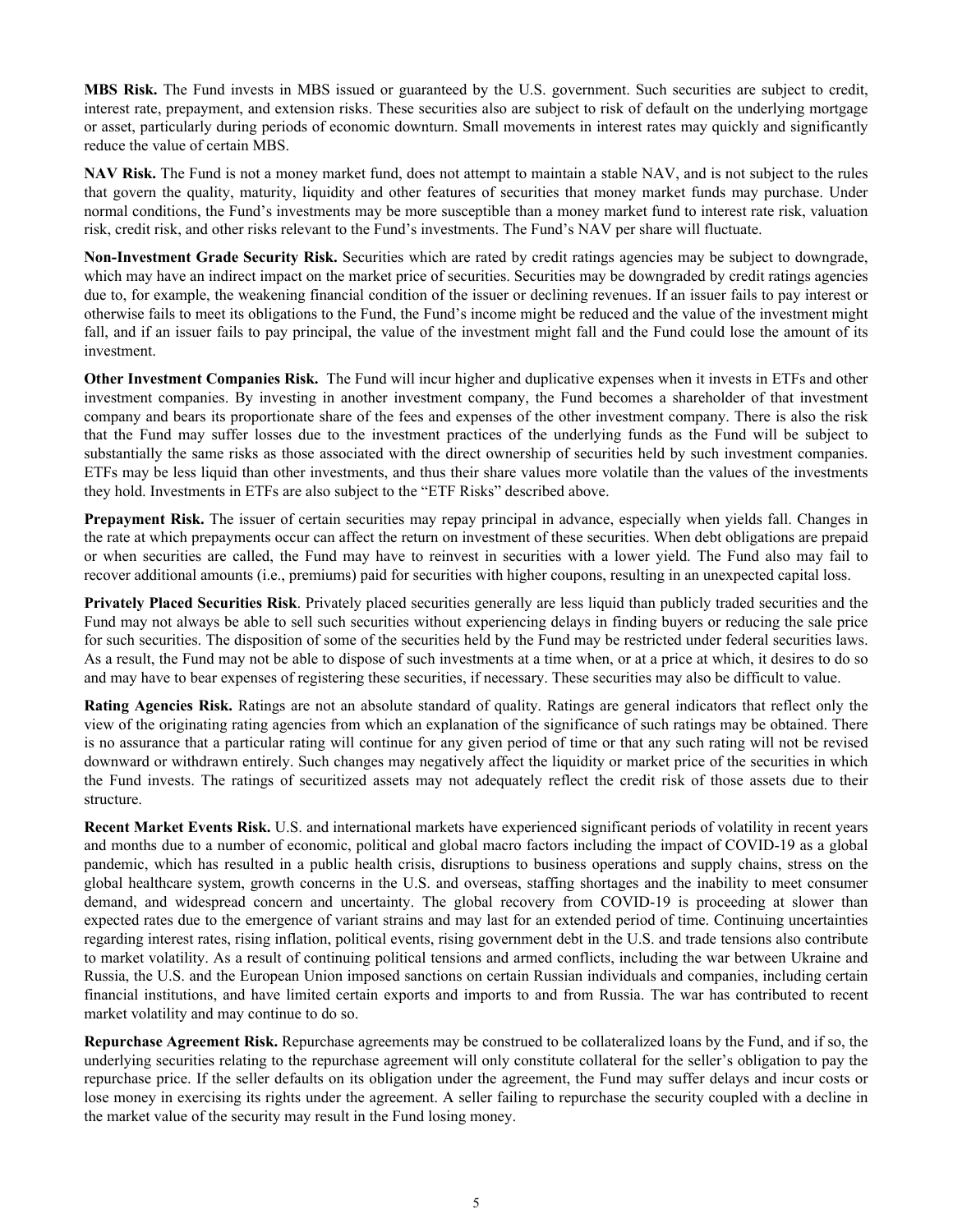**Sovereign Debt Risk**. The Fund may invest in securities issued or guaranteed by foreign governmental entities (known as sovereign debt securities). These investments are subject to the risk of payment delays or defaults, due, for example, to cash flow problems, insufficient foreign currency reserves, political considerations, large debt positions relative to the country's economy, or failure to implement economic reforms. There is no legal or bankruptcy process for collecting sovereign debt.

**TBA Securities and Rolls Risk.** TBA transactions are subject to increased credit risk and increased overall investment exposure. TBA rolls involve the risk that the Fund's counterparty will be unable to deliver the MBS underlying the TBA roll at the fixed time. If the buyer files for bankruptcy or becomes insolvent, the buyer or its representative may ask for and receive an extension of time to decide whether to enforce the Fund's repurchase obligation. In addition, the Fund earns interest by investing the transaction proceeds during the roll period. TBA roll transactions may have the effect of creating leverage in the Fund's portfolio.

**Unrated Securities Risks.** Unrated securities may be less liquid than comparable rated securities and involve the risk that the Sub-Adviser may not accurately evaluate the security's comparative credit rating.

**U.S. Government Obligations Risk.** Obligations of U.S. government agencies and authorities receive varying levels of support and may not be backed by the full faith and credit of the U.S. government, which could affect the Fund's ability to recover should they default. No assurance can be given that the U.S. government will provide financial support to its agencies and authorities if it is not obligated by law to do so. Additionally, market prices and yields of securities supported by the full faith and credit of the U.S. government or other countries may decline or be negative for short or long periods of time.

**Valuation Risk.** The prices provided by the Fund's pricing services or independent dealers or the fair value determinations made by the Fund's valuation committee may be different from the prices used by other investment companies or from the prices at which debt obligations are actually bought and sold. The prices of certain debt obligations provided by pricing services may be subject to frequent and significant change, and will vary depending on the information that is available.

**When-Issued, Delayed Delivery, and Forward Commitment Risks.** When-issued and delayed delivery transactions arise when securities are purchased by the Fund with payment and delivery taking place in the future to secure a price and yield to the Fund at the time of entering into the transaction. In a forward commitment transaction, the Fund contracts to purchase securities for a fixed price at a future date beyond customary settlement time. The Fund is required to hold and maintain until the settlement date, cash or other liquid assets sufficient to meet the purchase price or enter into offsetting contracts for the forward sale of other securities that it owns. The purchase of securities on a when-issued, delayed delivery, or forward commitment basis involves a risk of loss if the value of the security to be purchased declines prior to the settlement date.

#### **Performance**

The following performance information provides some indication of the risks of investing in the Fund by showing changes in the Fund's performance from year to year. The bar chart shows the Fund's performance for the calendar years ended December 31, 2020 and 2021. The table illustrates how the Fund's average annual returns for the 1-year and since inception periods compare with those of a broad measure of market performance. The Fund's past performance, before and after taxes, does not necessarily indicate how it will perform in the future. Prior to November 6, 2021, the Fund had a different investment objective and principal investment strategies. Updated performance information is available on the Fund's website at www.awtmetf.com.



## **Calendar Year Ended December 31,**

During the period of time shown in the bar chart, the Fund's highest quarterly return was 4.20% for the quarter ended June 30, 2020 and the lowest quarterly return was -5.44% for the quarter ended March 31, 2020.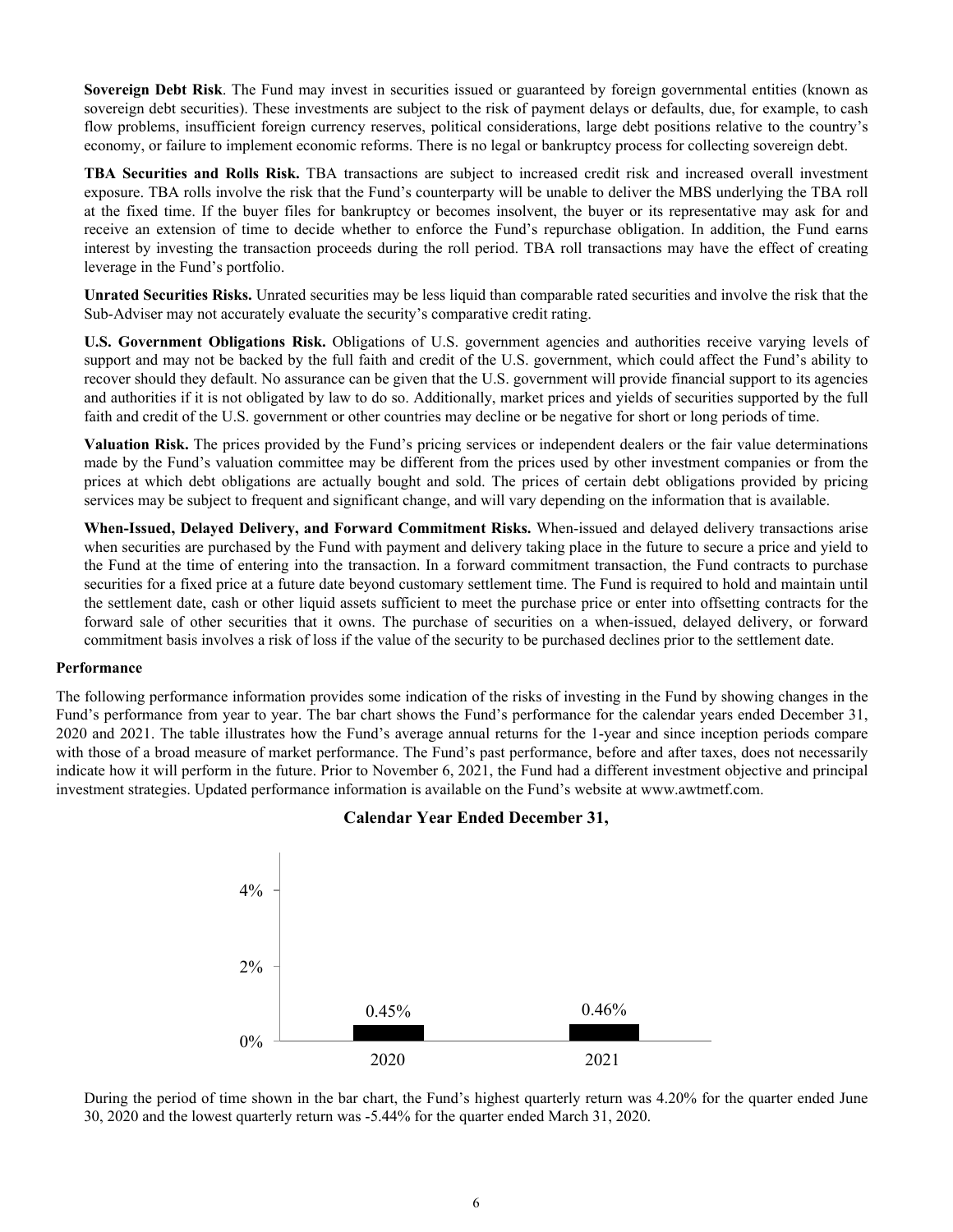|                                                             | 1 Year    | <b>Since Inception</b><br>(1/28/2019) |
|-------------------------------------------------------------|-----------|---------------------------------------|
| Return Before Taxes                                         | 0.46%     | 1.49%                                 |
| Return After Taxes on Distributions                         | $-0.04\%$ | $0.73\%$                              |
| Return After Taxes on Distributions and Sale of Fund Shares | $0.27\%$  | $0.82\%$                              |
| ICE BofA Merrill Lynch 3-Month U.S. Treasury Bill Index     |           |                                       |
| (reflects no deduction for fees, expenses, or taxes)        | $0.05\%$  | $0.96\%$                              |

After-tax returns are calculated using the historical highest individual federal marginal income tax rates during the period covered by the table above and do not reflect the impact of state and local taxes. Actual after-tax returns depend on an investor's tax situation and may differ from those shown. After-tax returns shown are not relevant to investors who hold their Shares through tax-deferred arrangements such as an individual retirement account ("IRA") or other tax-advantaged accounts"). In certain cases, the figures representing "Return after Taxes on Distributions and Sale of Fund Shares" may be higher than other return figures for the same period. A higher after-tax return results when a capital loss occurs upon redemption and provides an assumed tax deduction that benefits the investor.

#### **Management**

*Investment Adviser*: Toroso Investments, LLC ("Toroso" or the "Adviser").

*Investment Sub-Adviser*: National Investment Services of America, LLC.

*Adviser Portfolio Managers:* Michael Venuto, Chief Investment Officer for the Adviser, and Charles A. Ragauss, CFA, Portfolio Manager for the Adviser, have each been a portfolio manager of the Fund since December 2020.

*Sub-Adviser Portfolio Managers*: The following individuals at the Sub-Adviser are jointly and primarily responsible for the day-to-day management of the Fund and have acted in this capacity since January 2021:

Jason C. Berrie, CFA, Chief Investment Officer at the Sub-Adviser

Kent J. White, CFA, Senior Adviser at the Sub-Adviser

Mark R. Anderson, CFA, Chief Strategy Officer at the Sub-Adviser

Jeffrey F. Parker, Lead Portfolio Manager, Preferred Stock at the Sub-Adviser

James S. Kaplan, CFA, Lead Portfolio Manager, Structured Products at the Sub-Adviser

Barbara A. Schalla, CFA, Portfolio Manager, Corporate Bonds at the Sub-Adviser

Lesly M. Barnes, Portfolio Manager, Structured Products and Treasury at the Sub-Adviser

Vincent S. Russo, CFA, Portfolio Manager, Corporate Bonds at the Sub-Adviser

Stefan T. Martin, Portfolio Manager, Structured Products at the Sub-Adviser

Michael D. Fohr, CFA, CPA, JD, MBA, Co-Portfolio Manager, High Yield at the Sub-Adviser

Thomas M Price, Co-Portfolio Manager, High Yield at the Sub-Adviser

Stephen J. Smitley, Portfolio Manager, Municipal Bonds and Structured Products at the Sub-Adviser

#### **Purchase and Sale of Shares**

The Fund issues and redeems Shares at NAV only in large blocks known as "Creation Units," which only APs (typically, broker-dealers) may purchase or redeem. The Fund generally issues and redeems Creation Units in exchange for a portfolio of securities (the "Deposit Securities") and/or a designated amount of U.S. cash.

Shares are listed on a national securities exchange, such as the Exchange, and individual Shares may only be bought and sold in the secondary market through brokers at market prices, rather than NAV. Because Shares trade at market prices rather than NAV, Shares may trade at a price greater than NAV (premium) or less than NAV (discount).

An investor may incur costs attributable to the difference between the highest price a buyer is willing to pay to purchase Shares (the "bid" price) and the lowest price a seller is willing to accept for Shares (the "ask" price) when buying or selling Shares in the secondary market. This difference in bid and ask prices is often referred to as the "bid-ask spread."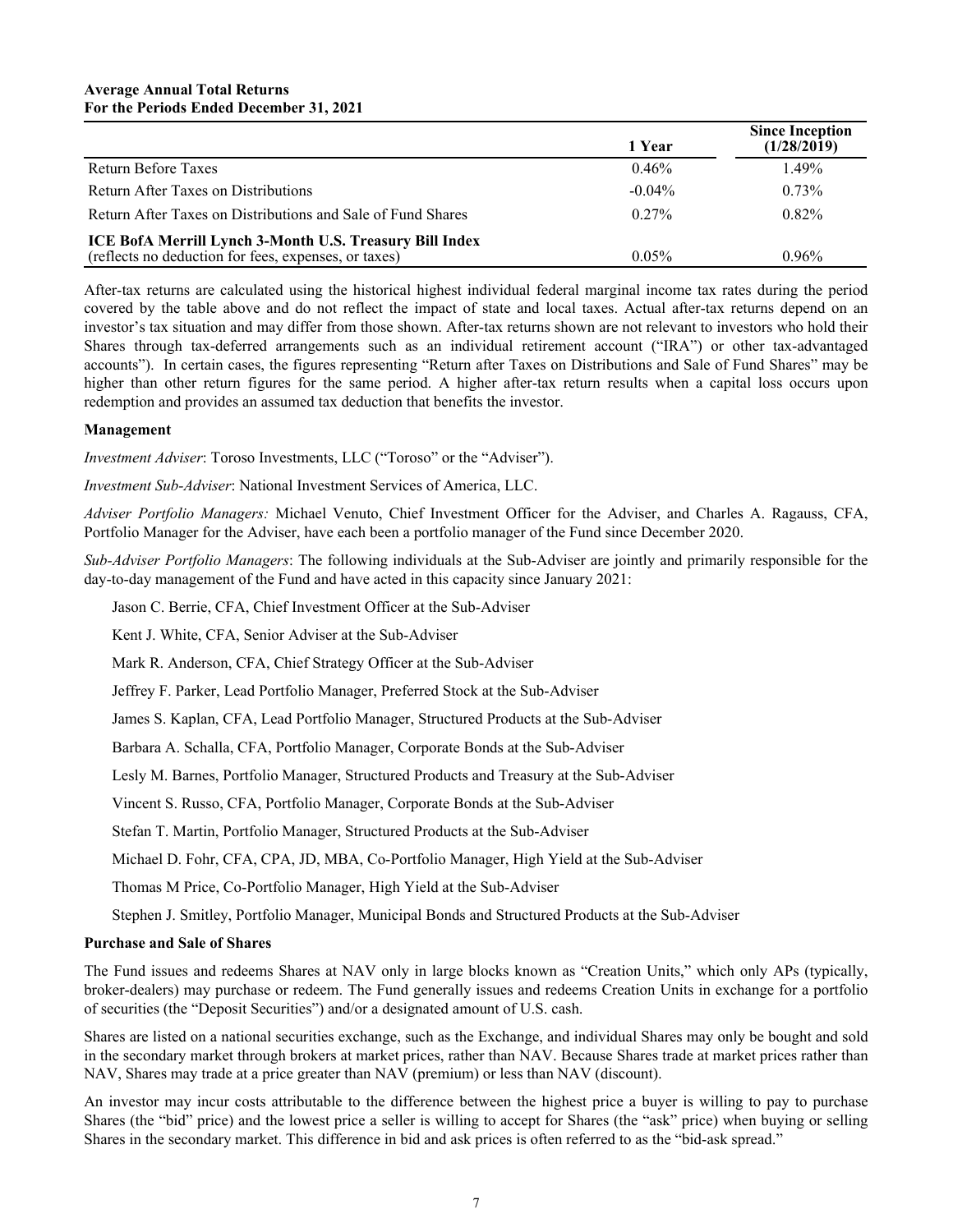<span id="page-12-0"></span>Recent information regarding the Fund's NAV, market price, how often Shares traded on the Exchange at a premium or discount, and bid-ask spreads can be found on the Fund's website at www.awtmetf.com.

## **Tax Information**

Fund distributions are generally taxable to shareholders as ordinary income, qualified dividend income, or capital gains (or a combination), unless an investment is in an IRA or other tax-advantaged account. Distributions on investments made through tax-deferred arrangements may be taxed later upon withdrawal of assets from those accounts.

## **Financial Intermediary Compensation**

If you purchase Shares through a broker-dealer or other financial intermediary (such as a bank) (an "Intermediary"), the Adviser, the Sub-Adviser, or their affiliates may pay Intermediaries for certain activities related to the Fund, including participation in activities that are designed to make Intermediaries more knowledgeable about exchange-traded products, including the Fund, or for other activities, such as marketing, educational training, or other initiatives related to the sale or promotion of Shares. These payments may create a conflict of interest by influencing the Intermediary and your salesperson to recommend the Fund over another investment. Any such arrangements do not result in increased Fund expenses. Ask your salesperson or visit the Intermediary's website for more information.

## **ADDITIONAL INFORMATION ABOUT THE FUND**

## **Investment Objective**

The Fund seeks to maximize current income over the most recently issued three-month U.S. Treasury bill while maintaining low volatility and preservation of capital.

An investment objective is fundamental if it cannot be changed without the consent of the holders of a majority of the outstanding Shares. The Fund's investment objective has not been adopted as a fundamental investment policy and therefore may be changed without the consent of the Fund's shareholders upon approval by the Board of Trustees (the "Board") of Tidal ETF Trust (the "Trust") and 60 days' written notice to shareholders.

#### **Principal Investment Strategies**

The following information is in addition to, and should be read along with, the description of the Fund's principal investment strategies in the section titled "Fund Summary-Principal Investment Strategies" above.

*144A Securities.* The Fund may invest in Rule 144A securities (known as "restricted securities"), which are not registered under the federal securities laws and cannot be sold to the U.S. public because of SEC regulations. The Fund generally considers Rule 144A securities to be liquid unless the Sub-Adviser determines otherwise.

*MBS.* The Fund's investments may include instruments issued by both U.S. and non-U.S. government and private sector issuers, including asset-backed securities. Instruments issued by the U.S. government include U.S. Treasuries and U.S. agency securities, which may include MBS issued or guaranteed by the U.S. government, federal agencies, or U.S. government sponsored instrumentalities, such as Ginnie Mae and the Federal Housing Administration ("FHA").

*Repurchase Agreements*. As part of the Fund's principal investment strategy or for temporary defensive purposes, the Fund may invest, without limitation, in short-term instruments such as commercial paper and/or repurchase agreements. A repurchase agreement is an agreement under which the Fund acquires a financial instrument (*e.g.*, a security issued by the U.S. government or an agency thereof) from a seller. At the time of purchase, the seller (usually a commercial bank, broker, or dealer) agrees to repurchase the underlying security at a mutually agreed-upon price on a designated future date (normally, the next business day). The securities acquired by the Fund pursuant to repurchase agreement transactions will generally have a total value (including accrued interest earned thereon) in excess of the repurchase agreement's value and will be held by the Fund's custodian until the securities are repurchased. As a result, repurchase agreements may be considered a loan collateralized by securities. Such securities may include U.S. government securities, corporate obligations, municipal debt securities, and MBS.

*TBA Securities.* The TBA market allows investors to gain exposure to MBS with certain broad characteristics (*e.g.*, maturity, coupon, age) without taking delivery of the actual securities until the settlement day, which is once every month. In addition, the Fund may utilize the TBA roll market, in which one sells, in the TBA market, the security for current month settlement, while simultaneously committing to buy the same TBA security for next month settlement. The Fund may utilize the TBA roll market for extended periods of time without taking delivery of the physical securities. The Fund may, without limitation, seek to obtain market exposure to the securities in which it primarily invests by entering into a series of purchase and sale contracts or by using other investment techniques (such as buy backs or dollar rolls).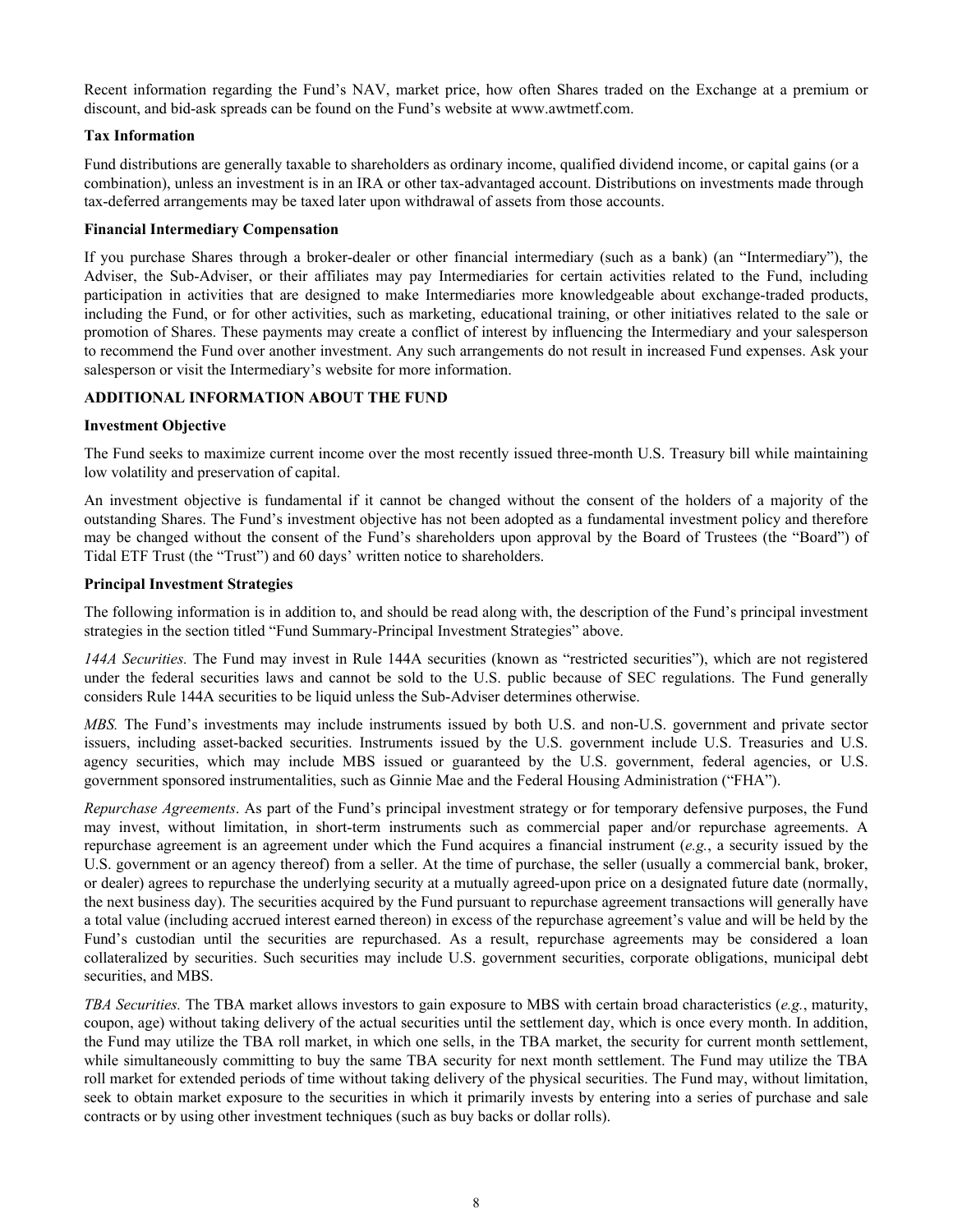*Temporary Defensive Strategies.* For temporary defensive purposes during adverse market, economic, political or other conditions, the Fund may invest in cash or cash equivalents or short-term instruments such as commercial paper, money market mutual funds, or short-term U.S. government securities. Taking a temporary defensive position may result in the Fund not achieving its investment objective.

The Fund's strategy may result in the active and frequent trading of the Fund's investments, which may result in high portfolio turnover.

## **Principal Risks of Investing in the Fund**

There can be no assurance that the Fund will achieve its investment objective. An investment in the Fund is not a bank deposit and is not insured or guaranteed by the Federal Deposit Insurance Corporation or any government agency. An investment in this Fund or any other fund may not provide a complete investment program. The suitability of an investment in the Fund should be considered based on the investment objective, strategies and risks described in this Prospectus, considered in light of all of the other investments in your portfolio, as well as your risk tolerance, financial goals, and time horizons. You may want to consult with a financial advisor to determine if this Fund is suitable for you.

The principal risks are presented in alphabetical order to facilitate finding particular risks and comparing them with those of other funds. Each risk summarized below is considered a "principal risk" of investing in the Fund, regardless of the order in which it appears. As with any investment, there is a risk that you could lose all or a portion of your investment in the Fund. Some or all of these risks may adversely affect the Fund's NAV per share, trading price, yield, total return and/or ability to meet its investment objective. The following risks could affect the value of your performance in the Fund:

**Agency Debt Risk.** The Fund invests in unsecured bonds or debentures issued by U.S. government agencies and government sponsored entities. Bonds or debentures issued by U.S. government agencies, government-sponsored entities, or government corporations, including, among others, Fannie Mae and Freddie Mac, are generally backed only by the general creditworthiness and reputation of the U.S. government agency, government-sponsored entity, or government corporation issuing the bond or debenture and are not guaranteed by the U.S. Treasury or backed by the full faith and credit of the U.S. government. Ginnie Mae securities are generally backed by the full faith and credit of the U.S. government.

Some U.S. government agencies, including Fannie Mae and Freddie Mac, purchase and guarantee residential mortgages and form MBS that they issue to the market. These agencies also hold their own MBS as well as those of other institutions with funding from the agency debentures they issue. The market for MBS has been adversely affected by the value of those MBS held and/or issued by these agencies. These securities are subject to more credit risk than U.S. government securities that are supported by the full faith and credit of the U.S. (*e.g.*, U.S. Treasury bonds). If a U.S. government agency that is the issuer of securities in which the Fund invests is unable to meet its obligations or ceases to exist and no plan is made for repayment of securities, the performance of the Fund will be adversely impacted.

**ABS Risk.** The price paid by the Fund for ABS, the yield the Fund expects to receive from such securities, and the average life of such securities are based on a number of factors, including the anticipated rate of prepayment of the underlying assets. The value of these securities may be significantly affected by changes in interest rates, the market's perception of issuers, and the creditworthiness of the parties involved. The ability of the Fund to successfully utilize these instruments may depend on the ability of the Sub-Adviser to forecast interest rates and other economic factors correctly. These securities may have a structure that makes their reaction to interest rate changes and other factors difficult to predict, making their value highly volatile. As of November 30, 2021, 21.0% of the Fund's net assets were invested in ABS.

**Collateralized Loan Obligation Risk**. CLOs are subject to credit, interest rate, valuation, prepayment and extension risks. These securities also are subject to risk of default on the underlying assets, particularly during periods of economic downturn. CLOs issue securities in tranches with different payment characteristics and different credit ratings. Below investment grade tranches of CLO securities typically experience a lower recovery, greater risk of loss or deferral or non- payment of interest than more senior tranches of the CLO. CLOs can experience substantial losses due to actual defaults, increased sensitivity to defaults due to collateral default and disappearance of protecting tranches, market anticipation of defaults and aversion to CLOs in general. The market value of CLO securities may be affected by, among other things, changes in the market value of the underlying assets held by the CLO, changes in the distributions on the underlying assets, defaults and recoveries on the underlying assets, capital gains and losses on the underlying assets, prepayments on underlying assets and the availability, prices and interest rate of underlying assets.

**Commercial Paper Risk.** The value of the Fund's investments in commercial paper, which is an unsecured promissory note that generally has a maturity date between one and 270 days and is issued by a U.S. or foreign entity, is susceptible to changes in the issuer's financial condition or credit quality. Commercial paper is typically repaid with the proceeds from the issuance of new commercial paper. Thus, investments in commercial paper are subject to the risk (commonly referred to as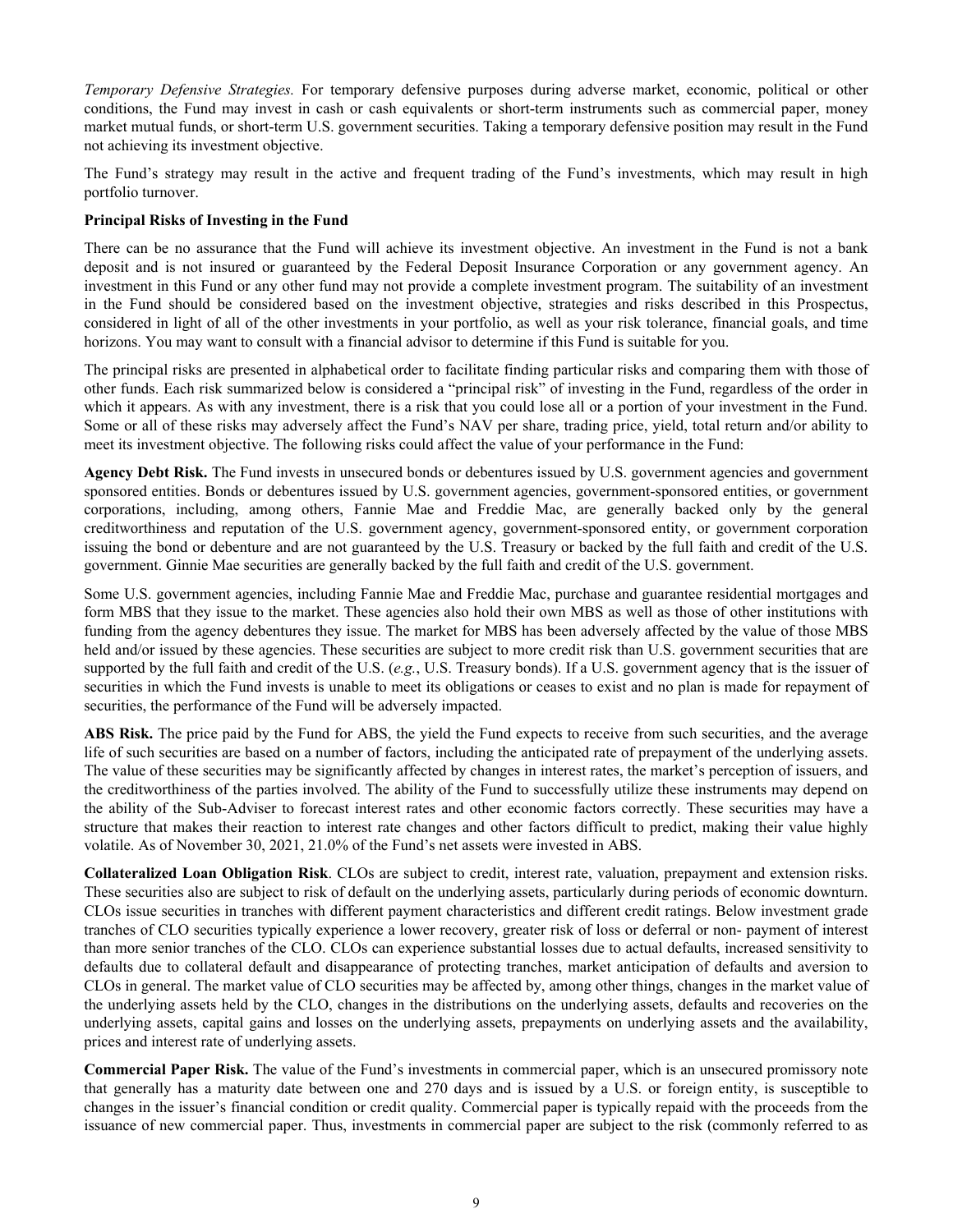rollover risk) that the issuer will be unable to issue sufficient new commercial paper to meet the repayment obligations under its outstanding commercial paper. Investments in commercial paper are usually discounted from their value at maturity. Commercial paper can be fixed-rate or variable rate and can be adversely affected by changes in interest rates. As with other debt securities, there is a risk that the issuer of commercial paper will default completely on its obligations. Commercial paper is generally unsecured and, thus, is subject to increased credit risk. The Fund may have limited or no recourse against the issuer of commercial paper in the event of default.

**Credit Risk.** The Fund's investments are subject to the risk that issuers and/or counterparties will fail to make payments when due or default completely. If an issuer's or counterparty's financial condition worsens, the credit quality of the issuer or counterparty may deteriorate, making it difficult for the Fund to sell such investments. Changes in an issuer's credit rating or the market's perception of an issuer's creditworthiness may also affect the value of an investment in that issuer.

**Debt Securities Risk.** The Fund invests in debt securities, such as bonds and certain asset-backed securities, that involve certain risks, including:

*Call Risk.* During periods of falling interest rates, an issuer of a callable bond held by the Fund may "call" or repay the security before its stated maturity, and the Fund may have to reinvest the proceeds in securities with lower yields, which would result in a decline in the Fund's income, or in securities with greater risks or with other less favorable features.

*Event Risk.* Event risk is the risk that corporate issuers may undergo restructurings, such as mergers, leveraged buyouts, takeovers, or similar events financed by increased debt. As a result of the added debt, the credit quality and market value of a company's bonds and/or other debt securities may decline significantly.

*Extension Risk.* When interest rates rise, certain obligations will be repaid by the obligor more slowly than anticipated, causing the value of these securities to fall. Rising interest rates tend to extend the duration of securities, making them more sensitive to future changes in interest rates. The value of longer-term securities generally changes more in response to changes in interest rates than the value of shorter-term securities. As a result, in a period of rising interest rates, securities may exhibit additional volatility and may lose value.

#### **ETF Risks.**

*APs, Market Makers, and Liquidity Providers Concentration Risk.* The Fund has a limited number of financial institutions that may act as APs. In addition, there may be a limited number of market makers and/or liquidity providers in the marketplace. To the extent either of the following events occur, Shares may trade at a material discount to NAV and possibly face delisting: (i) APs exit the business or otherwise become unable to process creation and/or redemption orders and no other APs step forward to perform these services; or (ii) market makers and/or liquidity providers exit the business or significantly reduce their business activities and no other entities step forward to perform their functions.

*Cash Redemption Risk.* The Fund's investment strategy may require it to redeem Shares for cash or to otherwise include cash as part of its redemption proceeds. For example, the Fund may not be able to redeem in-kind certain securities held by the Fund (e.g., TBA transactions, short positions, derivative instruments, and bonds that cannot be broken up beyond certain minimum sizes needed for transfer and settlement). In such a case, the Fund may be required to sell or unwind portfolio investments to obtain the cash needed to distribute redemption proceeds. This may cause the Fund to recognize a capital gain that it might not have recognized if it had made a redemption in-kind (*i.e.*, distribute securities as payment of redemption proceeds). As a result, the Fund may pay out higher annual capital gain distributions than if the in-kind redemption process was used.

*Costs of Buying or Selling Shares.* Investors buying or selling Shares in the secondary market will pay brokerage commissions or other charges imposed by brokers, as determined by that broker. Brokerage commissions are often a fixed amount and may be a significant proportional cost for investors seeking to buy or sell relatively small amounts of Shares. In addition, secondary market investors will also incur the cost of the bid/ask spread. The bid/ask spread varies over time for Shares based on trading volume and market liquidity, and is generally lower if Shares have more trading volume and market liquidity and higher if Shares have little trading volume and market liquidity. Further, a relatively small investor base in the Fund, asset swings in the Fund and/or increased market volatility may cause increased bid/ask spreads. Due to the costs of buying or selling Shares, including bid/ask spreads, frequent trading of Shares may significantly reduce investment results and an investment in Shares may not be advisable for investors who anticipate regularly making small investments.

*Shares May Trade at Prices Other Than NAV.* As with all ETFs, Shares may be bought and sold in the secondary market at market prices. Although it is expected that the market price of the Shares will approximate the Fund's NAV, there may be times when the market price of Shares is more than the NAV intra-day (premium) or less than the NAV intra-day (discount) due to supply and demand of the Shares or during periods of market volatility. This risk is heightened in times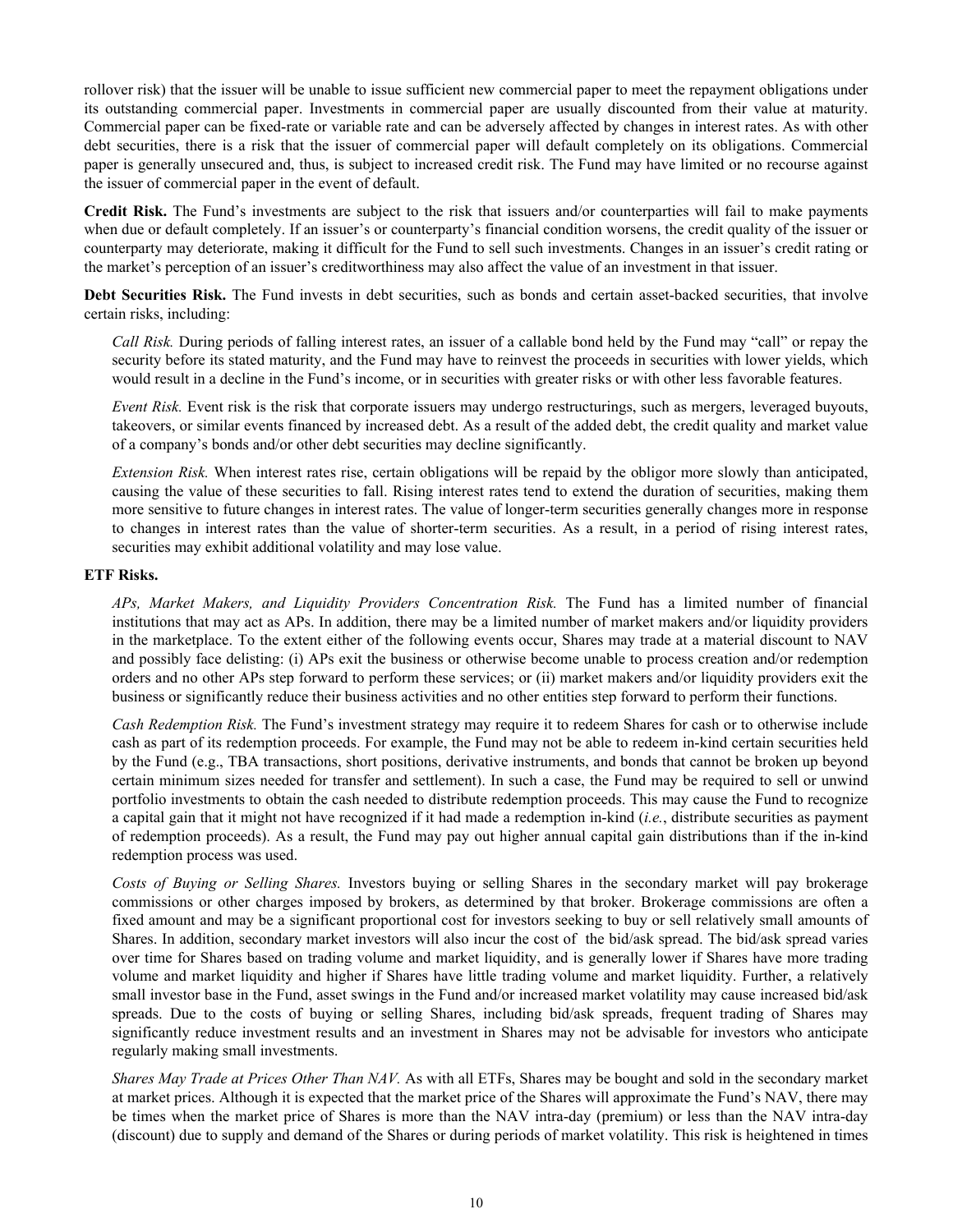of market volatility or periods of steep market declines. The market price of Shares during the trading day, like the price of any exchange-traded security, includes a "bid/ask" spread charged by the exchange specialist, market makers or other participants that trade the Shares. In times of severe market disruption, the bid/ask spread can increase significantly. At those times, Shares are most likely to be traded at a discount to NAV, and the discount is likely to be greatest when the price of Shares is falling fastest, which may be the time that you most want to sell your Shares. The Adviser believes that, under normal market conditions, large market price discounts or premiums to NAV will not be sustained because of arbitrage opportunities.

*Trading.* Although Shares are listed for trading on the Exchange and may be listed or traded on U.S. and non-U.S. stock exchanges other than the Exchange, there can be no assurance that an active trading market for such Shares will develop or be maintained. Trading in Shares may be halted due to market conditions or for reasons that, in the view of the Exchange, make trading in Shares inadvisable. In addition, trading in Shares on the Exchange is subject to trading halts caused by extraordinary market volatility pursuant to Exchange "circuit breaker" rules, which temporarily halt trading on the Exchange when a decline in the S&P 500 Index during a single day reaches certain thresholds (e.g., 7%, 13%, and 20%). Additional rules applicable to the Exchange may halt trading in Shares when extraordinary volatility causes sudden, significant swings in the market price of Shares. There can be no assurance that Shares will trade with any volume, or at all, on any stock exchange. In stressed market conditions, the liquidity of Shares may begin to mirror the liquidity of the Fund's underlying portfolio holdings, which can be significantly less liquid than Shares.

**Floating or Variable Rate Securities Risk.** Floating or variable rate securities pay interest at rates that adjust in response to changes in a specified interest rate or reset at predetermined dates (such as the end of a calendar quarter). Securities with floating or variable interest rates are generally less sensitive to interest rate changes than securities with fixed interest rates, but may decline in value if their interest rates do not rise as much, or as quickly, as comparable market interest rates. Conversely, floating or variable rate securities will not generally increase in value if interest rates decline. The impact of interest rate changes on floating or variable rate securities is typically mitigated by the periodic interest rate reset of the investments. Floating or variable rate securities can be rated below investment grade or unrated; therefore, the Fund relies heavily on the analytical ability of the Sub-Adviser. Floating or variable rate securities are often subject to restrictions on resale, which can result in reduced liquidity.

**Foreign Securities Risks.** Certain foreign countries may impose exchange control regulations, restrictions on repatriation of profit on investments or of capital invested, local taxes on investments, and restrictions on the ability of issuers of non-U.S. securities to make payments of principal and interest to investors located outside the country, whether from currency blockage or otherwise. In addition, the Fund will be subject to risks associated with adverse political and economic developments in foreign countries, including seizure or nationalization of foreign deposits, the imposition of economic sanctions, different legal systems and laws relating to bankruptcy and creditors' rights and the potential inability to enforce legal judgments, all of which could cause the Fund to lose money on its investments in non-U.S. securities. The cost of servicing external debt will also generally be adversely affected by rising international interest rates, as many external debt obligations bear interest at rates which are adjusted based upon international interest rates. Because non-U.S. securities may trade on days when the Fund's shares are not priced, NAV may change at times when the Fund's shares cannot be sold.

Foreign banks and securities depositories at which the Fund holds its foreign securities and cash may be recently organized or new to the foreign custody business and may be subject to only limited or no regulatory oversight. Additionally, many foreign governments do not supervise and regulate stock exchanges, brokers and the sale of securities to the same extent as does the United States and may not have laws to protect investors that are comparable to U.S. securities laws. Settlement and clearance procedures in certain foreign markets may result in delays in payment for or delivery of securities not typically associated with settlement and clearance of U.S. investments.

In recent years, the European financial markets have experienced volatility and adverse trends due to concerns about economic downturns in, or rising government debt levels of, several European countries. These events may spread to other countries in Europe, including countries that do not use the Euro. These events may affect the value and liquidity of certain of the Fund's investments.

**General Market Risk**. Economies and financial markets throughout the world are becoming increasingly interconnected, which increases the likelihood that events or conditions in one country or region will adversely impact markets or issuers in other countries or regions. Securities in the Fund's portfolio may underperform in comparison to securities in the general financial markets, a particular financial market or other asset classes, due to a number of factors, including inflation (or expectations for inflation), interest rates, global demand for particular products or resources, natural disasters or events, pandemic diseases, terrorism, regulatory events, and government controls.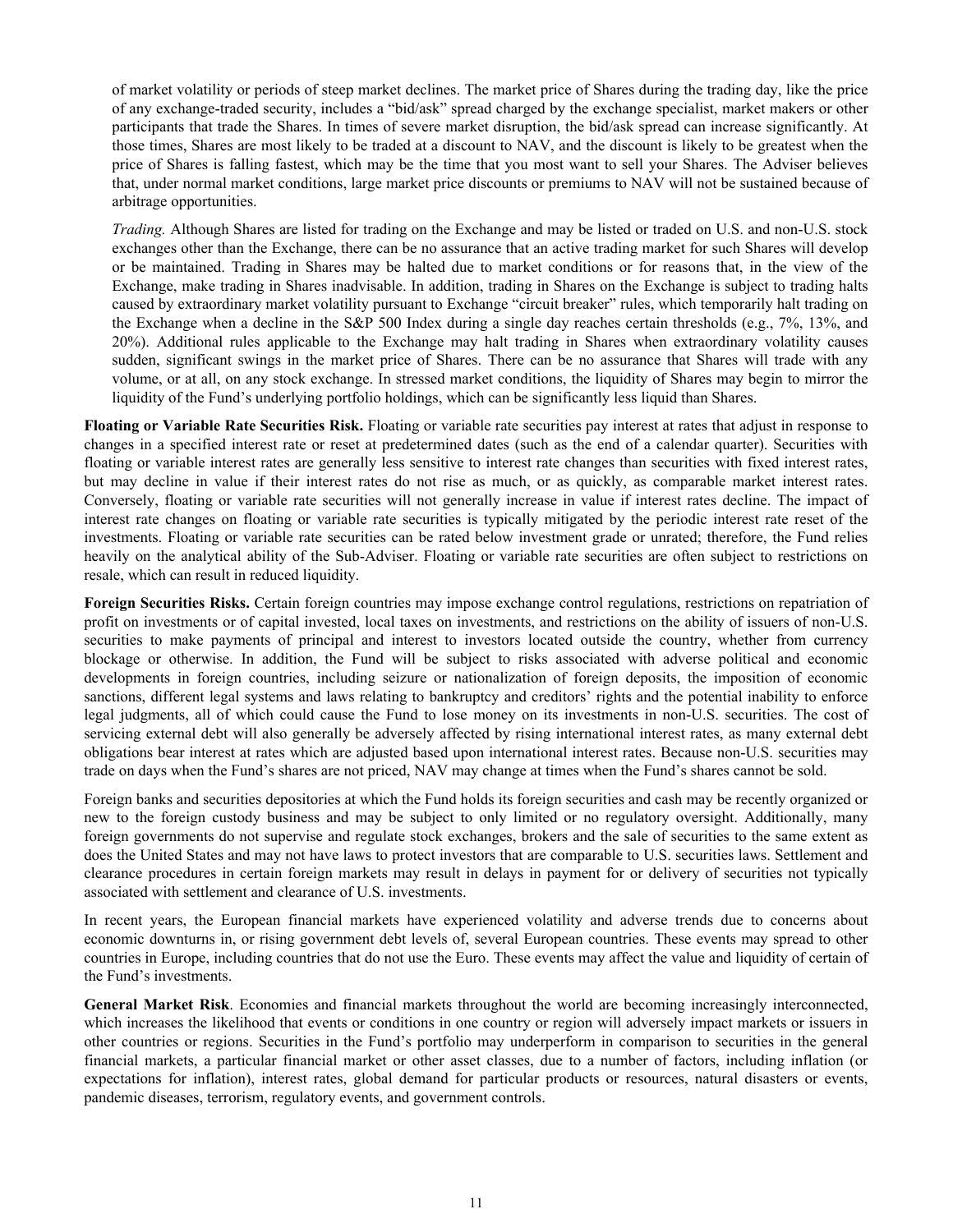**High Portfolio Turnover Risk.** The Fund may actively and frequently trade all or a significant portion of the securities in its portfolio. A high portfolio turnover rate increases transaction costs, which may increase the Fund's expenses. Frequent trading may also cause adverse tax consequences for investors in the Fund due to an increase in short-term capital gains.

**Illiquid Securities Risks.** The Fund may invest up to 15% of its net assets in illiquid securities. The Fund may also invest in restricted securities. Investments in restricted securities could have the effect of increasing the amount of the Fund's assets invested in illiquid securities if qualified institutional buyers are unwilling to purchase these securities.

Illiquid and restricted securities may be difficult to dispose of at a fair price at the times when the Fund believes it is desirable to do so. The market price of illiquid and restricted securities generally is more volatile than that of more liquid securities, which may adversely affect the price that the Fund pays for or recovers upon the sale of such securities. Illiquid and restricted securities are also more difficult to value, especially in challenging markets. The Sub-Adviser's judgment may play a greater role in the valuation process. Investment of the Fund's assets in illiquid and restricted securities may restrict the Fund's ability to take advantage of market opportunities. To dispose of an unregistered security, the Fund, where it has contractual rights to do so, may have to cause such security to be registered. A considerable period may elapse between the time the decision is made to sell the security and the time the security is registered, thereby enabling the Fund to sell it. Contractual restrictions on the resale of securities vary in length and scope and are generally the result of a negotiation between the issuer and acquiror of the securities. In either case, the Fund would bear market risks during that period. Liquidity risk may impact the Fund's ability to meet shareholder redemptions and as a result, the Fund may be forced to sell securities at inopportune prices.

Certain fixed-income instruments are not readily marketable and may be subject to restrictions on resale. Fixed-income instruments may not be listed on any national securities exchange and no active trading market may exist for certain of the fixed-income instruments in which the Fund will invest. Where a secondary market exists, the market for some fixed- income instruments may be subject to irregular trading activity, wide bid/ask spreads and extended trade settlement periods. In addition, dealer inventories of certain securities are at historic lows in relation to market size, which indicates a potential for reduced liquidity as dealers may be less able to "make markets" for certain fixed-income securities.

**Industry and Sector Focus Risk**. At times the Fund may increase the relative emphasis of its investments in a particular industry or sector. The prices of securities of issuers in a particular industry or sector may be more susceptible to fluctuations due to changes in economic or business conditions, government regulations, availability of basic resources or supplies, or other events that affect that industry or sector more than securities of issuers in other industries and sectors. To the extent that the Fund increases the relative emphasis of its investments in a particular industry or sector, the Fund's Share values may fluctuate in response to events affecting that industry or sector.

*Financial Services Sector Risk.* The Fund may invest in companies in the financial services sector, and therefore the performance of the Fund could be negatively impacted by events affecting this sector. This sector can be significantly affected by changes in interest rates, government regulation, the rate of defaults on corporate, consumer and government debt and the availability and cost of capital, among other factors. Insurance companies, in particular, may be significantly affected by changes in interest rates, catastrophic events, price and market competition, the imposition of premium rate caps, or other changes in government regulation or tax law and/or rate regulation, which may have an adverse impact on their profitability. This sector has experienced significant losses in the recent past, and the impact of more stringent capital requirements and of recent or future regulation on any individual financial company or on the sector as a whole cannot be predicted. In recent years, cyber attacks and technology malfunctions and failures have become increasingly frequent in this sector and have caused significant losses. As of November 30, 2021, 17.8% of the Fund's net assets were invested in the financial services sector.

**Interest Rate Risk.** The Fund's investments in bonds and other debt securities will change in value based on changes in interest rates. If rates rise, the value of these investments generally declines. Securities with greater interest rate sensitivity and longer maturities generally are subject to greater fluctuations in value.

**Management Risk.** The Fund is actively-managed and may not meet its investment objective based on the Sub-Adviser's success or failure to implement investment strategies for the Fund.

**Market Trading Risk.** The trading prices of debt securities and other instruments fluctuate in response to a variety of factors. These factors include events impacting the entire market or specific market segments, such as political, market and economic developments, as well as events that impact specific issuers. The Fund's NAV and market price, like security and commodity prices generally, may fluctuate significantly in response to these and other factors. As a result, an investor could lose money over short or long periods of time.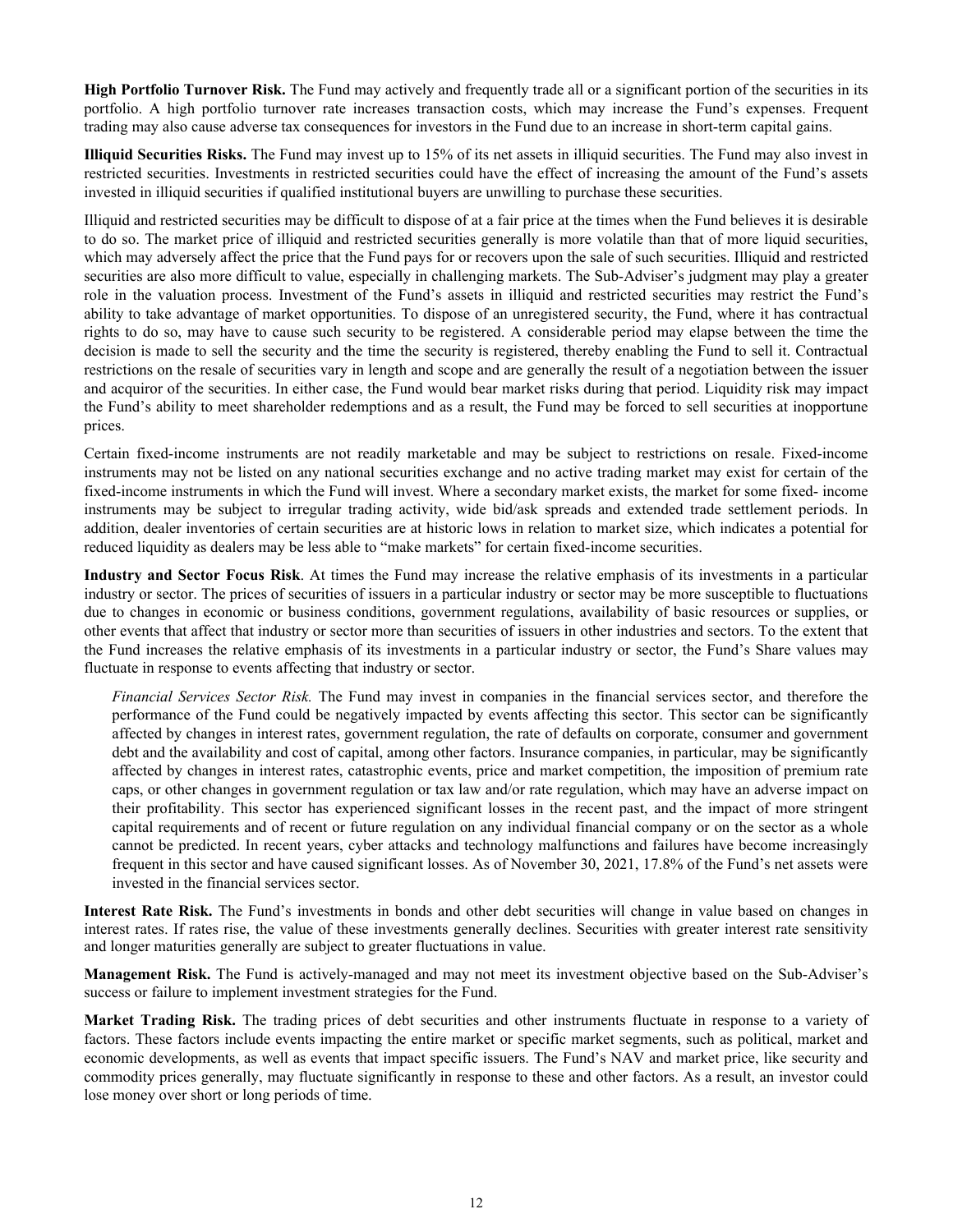**MBS Risk.** Mortgage-related securities represent ownership in pools of mortgage loans assembled for sale to investors by various government agencies such as Ginnie Mae and government-related organizations such as Fannie Mae and Freddie Mac. Although these mortgage-related securities are guaranteed by a third party or otherwise similarly secured, the market value of the security, which may fluctuate, is not so secured. MBS, like traditional fixed-income securities, are subject to credit, interest rate, prepayment, and extension risks (see "Credit Risk," "Interest Rate Risk," "Prepayment Risk," and "Extension Risk" for more information on these risks).

These securities differ from conventional bonds in that the principal is paid back to the investor as payments are made on the underlying mortgages in the pool. Accordingly, the Fund will receive scheduled payments of principal and interest along with any unscheduled principal prepayments on the underlying mortgages. Because these scheduled and unscheduled principal payments must be reinvested at prevailing interest rates, MBS do not provide an effective means of locking in long-term interest rates for the investor. Small movements in interest rates (both increases and decreases) may quickly and significantly reduce the value of certain MBS.

The mortgage market in the United States has experienced and may in the future experience difficulties that may adversely affect the performance and market value of certain of the Fund's mortgage-related investments. Delinquencies and losses on mortgage loans (including subprime and second-lien mortgage loans) may increase and real-estate values may decline due to such difficulties, which may exacerbate such delinquencies and losses. Reduced investor demand for mortgage loans and mortgage-related securities and increased investor yield requirements may cause limited liquidity in the secondary market for mortgage-related securities, which can adversely affect the market value of mortgage-related securities and the Fund.

**NAV Risk.** The Fund is not a money market fund, does not attempt to maintain a stable NAV, and is not subject to the rules that govern the quality, maturity, liquidity and other features of securities that money market funds may purchase. Under normal conditions, the Fund's investments may be more susceptible than a money market fund to interest rate risk, valuation risk, credit risk, and other risks relevant to the Fund's investments. The Fund's NAV per share will fluctuate.

**Non-Investment Grade Security Risk.** Securities which are rated by credit ratings agencies may be subject to downgrade, which may have an indirect impact on the market price of securities. Securities may be downgraded by credit ratings agencies due to, for example, the weakening financial condition of the issuer or declining revenues. If an issuer fails to pay interest or otherwise fails to meet its obligations to the Fund, the Fund's income might be reduced and the value of the investment might fall, and if an issuer fails to pay principal, the value of the investment might fall and the Fund could lose the amount of its investment.

**Other Investment Company Risk.** The Fund may invest in shares of investment companies, such as ETFs, that invest in a wide range of instruments designed to track the performance of a particular securities market index (or sector of an index) or that are actively-managed. The risks of investment in these securities typically reflect the risks of the types of instruments in which the investment company invests. When the Fund invests in investment company securities, shareholders of the Fund bear indirectly their proportionate share of their fees and expenses, as well as their share of the Fund's fees and expenses. As a result, an investment by the Fund in an investment company will cause the Fund's operating expenses (taking into account indirect expenses such as the fees and expenses of the investment company) to be higher and, in turn, performance to be lower than if it were to invest directly in the instruments underlying the investment company. Additionally, there may not be an active trading market available for shares of some ETFs. Shares of an ETF may also trade in the market at a premium or discount to their NAV. The Fund's investments in other investment companies may include investments in listed closed-end funds ("CEFs"). Shares of CEFs frequently trade at a price per share that is less than the fund's NAV. There can be no assurance that the market discount on shares of any CEF purchased by the Fund will ever decrease or that when the Fund seeks to sell shares of a CEF it can receive the NAV of those shares. CEFs have lower levels of daily volume when compared to open-end companies. There are greater risks involved in investing in securities with limited market liquidity.

**Prepayment Risk.** The issuer of certain securities may repay principal in advance, especially when yields fall. Changes in the rate at which prepayments occur can affect the return on investment of these securities. When debt obligations are prepaid or when securities are called, the Fund may have to reinvest in securities with a lower yield. The Fund also may fail to recover additional amounts (i.e., premiums) paid for securities with higher coupons, resulting in an unexpected capital loss. In periods of falling interest rates, the rate of prepayments tends to increase (as does price fluctuation) as borrowers are motivated to repay debt and refinance at new lower rates. During such periods, reinvestment of the prepayment proceeds by the management team will generally be at lower rates of return than the return on the assets that were prepaid. Prepayment reduces the yield to maturity and the average life of the security.

**Privately Placed Securities Risk**. Privately placed securities generally are less liquid than publicly traded securities and the Fund may not always be able to sell such securities without experiencing delays in finding buyers or reducing the sale price for such securities. The disposition of some of the securities held by the Fund may be restricted under federal securities laws.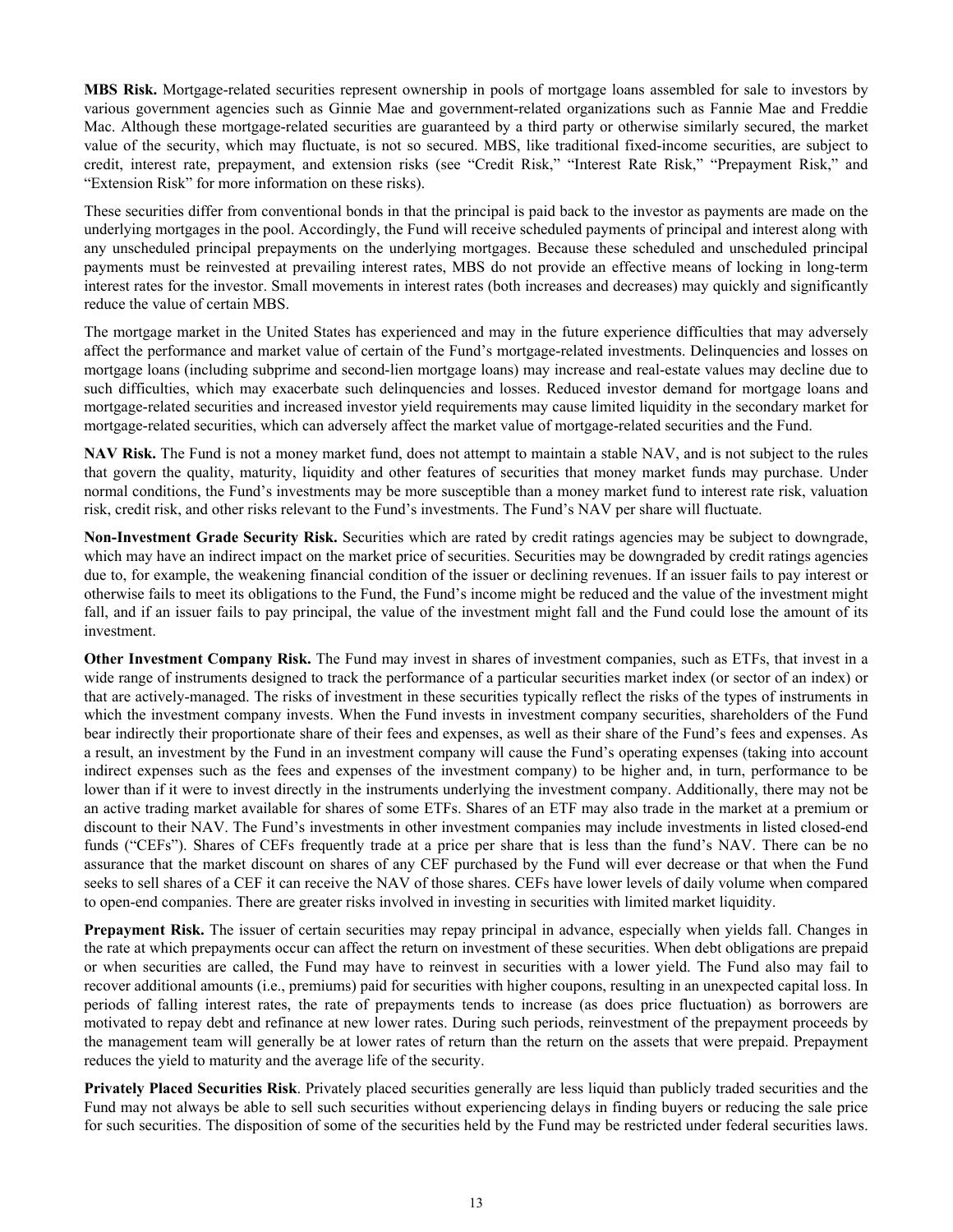As a result, the Fund may not be able to dispose of such investments at a time when, or at a price at which, it desires to do so and may have to bear expenses of registering these securities, if necessary. These securities may also be difficult to value.

**Rating Agencies Risk.** Rating agencies may fail to make timely changes in credit ratings and an issuer's current financial condition may be better or worse than a rating indicates. In addition, rating agencies are subject to an inherent conflict of interest because they are often compensated by the same issuers whose securities they grade.

**Recent Market Events Risk.** U.S. and international markets have experienced significant periods of volatility in recent years and months due to a number of economic, political and global macro factors including the impact of COVID-19 as a global pandemic and related public health crisis, growth concerns in the U.S. and overseas, uncertainties regarding interest rates, rising inflation, trade tensions, and the threat of tariffs imposed by the U.S. and other countries. In particular, the global spread of COVID-19 has resulted in disruptions to business operations and supply chains, stress on the global healthcare system, growth concerns in the U.S. and overseas, staffing shortages and the inability to meet consumer demand, and widespread concern and uncertainty. The global recovery from COVID-19 is proceeding at slower than expected rates due to the emergence of variant strains and may last for an extended period of time. Health crises and related political, social and economic disruptions caused by the spread of COVID-19 may also exacerbate other pre-existing political, social and economic risks in certain countries. As a result of continuing political tensions and armed conflicts, including the war between Ukraine and Russia, the U.S. and the European Union imposed sanctions on certain Russian individuals and companies, including certain financial institutions, and have limited certain exports and imports to and from Russia. The war has contrbuted to recent market volatility and may continue to do so. These developments, as well as other events, could result in further market volatility and negatively affect financial asset prices, the liquidity of certain securities and the normal operations of securities exchanges and other markets, despite government efforts to address market disruptions. As a result, the risk environment remains elevated. The Adviser and the Sub-Adviser will monitor developments and seek to manage the Fund in a manner consistent with achieving the Fund's investment objective, but there can be no assurance that they will be successful in doing so.

**Repurchase Agreement Risk.** Repurchase agreements may be construed to be collateralized loans by the purchaser to the seller secured by the securities transferred to the purchaser. If a repurchase agreement is construed to be a collateralized loan, the underlying securities will not be considered to be owned by the Fund but only to constitute collateral for the seller's obligation to pay the repurchase price. Repurchase agreements that do not provide for payment within seven days will be treated as illiquid securities. In the event of a bankruptcy or other default by the seller of a repurchase agreement, the Fund could experience both delays in liquidating the underlying security and losses. These losses could result from: (a) possible decline in the value of the underlying security while the Fund is seeking to enforce its rights under the repurchase agreement; (b) possible reduced levels of income or lack of access to income during this period; and (c) expenses of enforcing its rights.

**Sovereign Debt Risk**. The Fund may invest in securities issued or guaranteed by foreign governmental entities (known as sovereign debt securities). These investments are subject to the risk of payment delays or defaults, due, for example, to cash flow problems, insufficient foreign currency reserves, political considerations, large debt positions relative to the country's economy, or failure to implement economic reforms. There is no legal or bankruptcy process for collecting sovereign debt.

**TBA Securities and Rolls Risk**. The Fund may invest in TBA securities. In a TBA transaction, a seller agrees to deliver a security at a future date, but does not specify the particular security to be delivered. Instead, the seller agrees to accept any security that meets specified terms. The principal risks of TBA transactions are increased credit risk and increased overall investment exposure. The Fund may enter into TBA roll transactions, in which the Fund sells MBS for delivery in the current month and simultaneously contracts to purchase substantially similar securities on a specified future date from the same party. The investor may assume some risk because the characteristics of the MBS delivered to the investor may be less favorable than the MBS the investor delivered to the dealer. Because the dealer is not obligated to return the identical MBS collateral that the investor has delivered, both parties usually transact the dollar roll with generic MBS pools that have the same or less value than the average TBA-eligible security.

**Unrated Securities Risks.** The Fund may purchase unrated securities which are not rated by a rating agency if the Sub-Adviser determines that the security is of comparable quality to a rated security that the Fund may purchase. Unrated securities may be less liquid than comparable rated securities and involve the risk that the Sub-Adviser may not accurately evaluate the security's comparative credit rating. To the extent that the Fund purchases unrated securities, the Fund's success in achieving its investment objective may depend more heavily on the Sub-Adviser's creditworthiness analysis than if the Fund invested exclusively in rated securities.

**U.S. Government Obligations Risk.** The Fund invests in securities issued by the U.S. government. The total public debt of the United States as a percentage of gross domestic product has grown rapidly since the beginning of the 2008–2009 financial downturn. Although high debt levels do not necessarily indicate or cause economic problems, they may create certain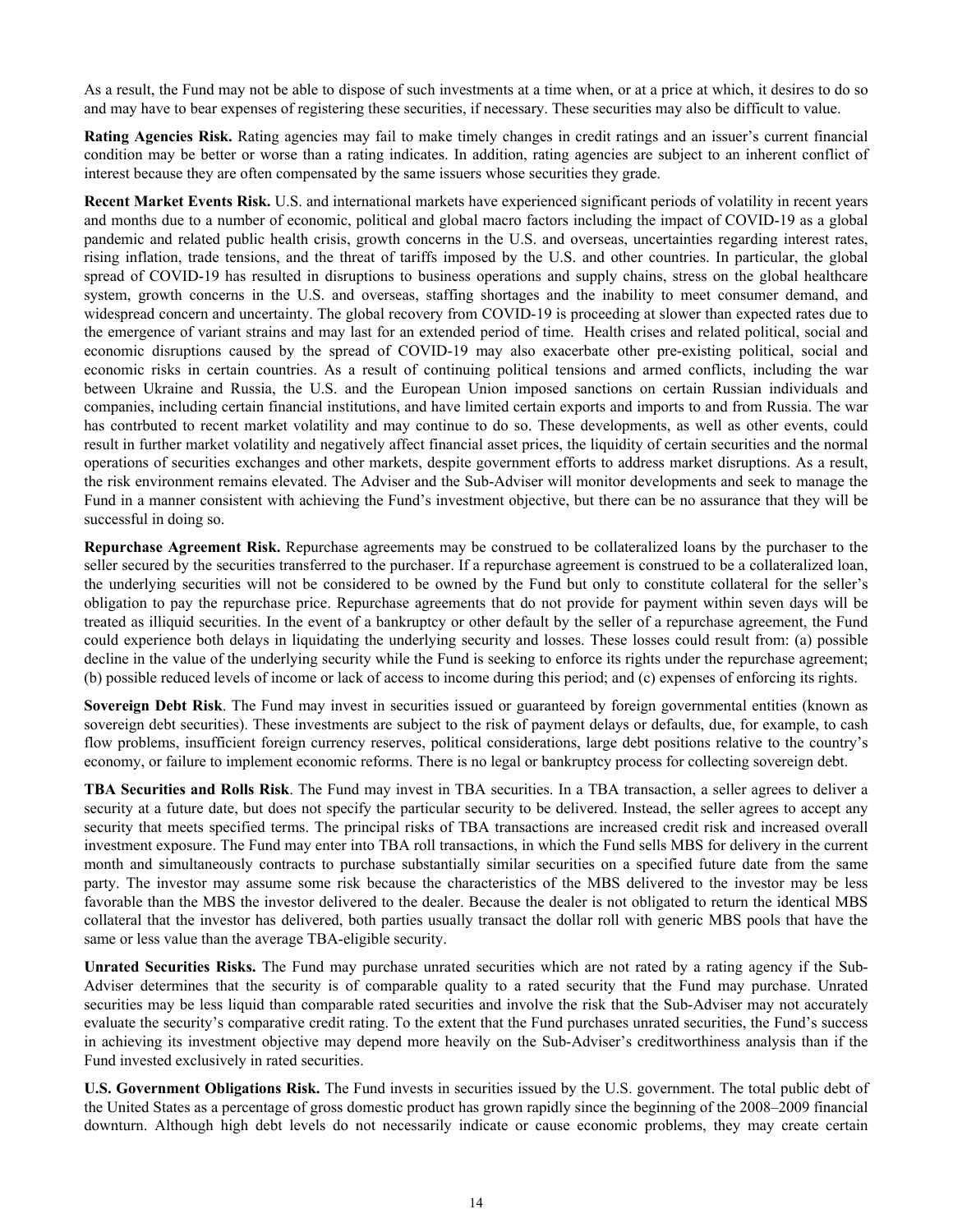systemic risks if sound debt management practices are not implemented. A high national debt can raise concerns that the U.S. government will not be able to make principal or interest payments when they are due. This increase has also necessitated the need for the U.S. Congress to negotiate adjustments to the statutory debt limit to increase the cap on the amount the U.S. government is permitted to borrow to meet its existing obligations and finance current budget deficits. In August 2011, S&P lowered its long term sovereign credit rating on the U.S. In explaining the downgrade at that time, S&P cited, among other reasons, controversy over raising the statutory debt limit and growth in public spending. Any controversy or ongoing uncertainty regarding the statutory debt ceiling negotiations may impact the U.S. long-term sovereign credit rating and may cause market uncertainty. As a result, market prices and yields of securities supported by the full faith and credit of the U.S. government may be adversely affected.

**Valuation Risk.** It may be difficult for the Fund to purchase and sell particular investments within a reasonable time at a fair price, or the price at which it has been valued for purposes of the Fund's net asset value, causing the Fund to be less liquid and unable to sell securities for what the Adviser believes is the appropriate price of the investment. Valuation of portfolio investments may be difficult, such as during periods of market turmoil or reduced liquidity and for investments that trade infrequently or irregularly. In these and other circumstances, an investment may be valued using fair value methodologies, which are inherently subjective, reflect good faith judgments based on available information and may not accurately estimate the price at which the Fund could sell the investment at that time. Based on its investment strategies, a significant portion of the Fund's investments can be difficult to value and potentially less liquid and therefore particularly prone to these risks.

**When-Issued, Delayed Delivery, and Forward Commitment Risks.** To ensure the availability of suitable securities for its portfolio, the Fund may purchase when-issued or delayed delivery securities. When-issued and delayed delivery transactions arise when securities are purchased by the Fund with payment and delivery taking place in the future to secure a price and yield to the Fund at the time of entering into the transaction. In a forward commitment transaction, the Fund contracts to purchase securities for a fixed price at a future date beyond customary settlement time. The Fund is required to hold and maintain until the settlement date, cash or other liquid assets sufficient to meet the purchase price or enter into offsetting contracts for the forward sale of other securities that it owns. The purchase of securities on a when-issued, delayed delivery, or forward commitment basis involves a risk of loss if the value of the security to be purchased declines prior to the settlement date. Although the Fund would generally purchase securities on a when-issued, delayed delivery, or forward commitment basis with the intention of actually acquiring securities for its portfolio, it may dispose of a when-issued or delayed delivery security or forward commitment prior to settlement if the Sub-Adviser deems it appropriate to do so.

#### **Additional Risks of Investing in the Fund**

**Foreign Issuer Risk**. The Fund may invest in U.S. dollar-denominated securities of foreign issuers or U.S. affiliates of foreign issuers. Although these securities are not subject to all of the risks summarized in "Foreign Securities Risk", they may be subject to additional risks not faced by domestic issuers. These risks include political and economic risks, civil conflicts and war, greater volatility, expropriation and nationalization risks, and regulatory issues facing issuers in such foreign countries.

**Inflation-Linked and Inflation-Protected Security Risk**. Inflation-linked debt securities are subject to the effects of changes in market interest rates caused by factors other than inflation (real interest rates). In general, the price of an inflationlinked security tends to decrease when real interest rates increase and can increase when real interest rates decrease. Interest payments on inflation-linked securities are unpredictable and will fluctuate as the principal and interest are adjusted for inflation. Any increase in the principal amount of an inflation-linked debt security will be considered taxable ordinary income, even though the Fund will not receive the principal until maturity. There can also be no assurance that the inflation index used will accurately measure the real rate of inflation in the prices of goods and services. The Fund's investments in inflation-linked securities may lose value in the event that the actual rate of inflation is different than the rate of the inflation index. In addition, inflation-linked securities are subject to the risk that the CPI-U or other relevant pricing index may be discontinued, fundamentally altered in a manner materially adverse to the interests of an investor in the securities, altered by legislation or Executive Order in a materially adverse manner to the interests of an investor in the securities or substituted with an alternative index.

**Municipal Securities Risk**. Changes in a municipality's financial health may make it difficult for the municipality to make interest and principal payments when due. A number of municipalities have had significant financial problems recently, and these and other municipalities could, potentially, continue to experience significant financial problems resulting from lower tax revenues and/or decreased aid from state and local governments in the event of an economic downturn. This could decrease the Fund's income or hurt the ability to preserve capital and liquidity.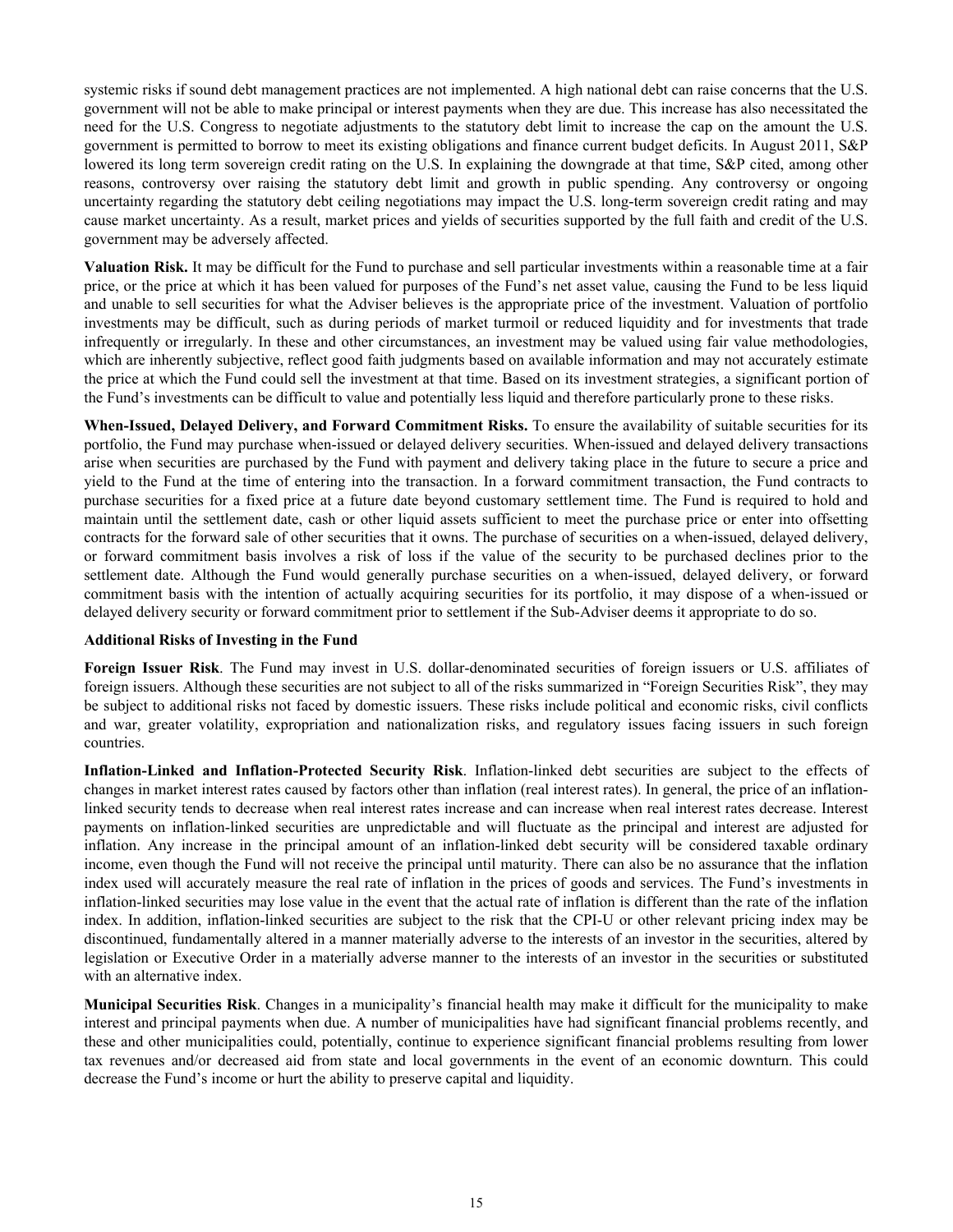<span id="page-20-0"></span>Under some circumstances, municipal securities might not pay interest unless the state legislature or municipality authorizes money for that purpose. Some securities, including municipal lease obligations, carry additional risks. For example, they may be difficult to trade or interest payments may be tied only to a specific stream of revenue.

Since some municipal securities may be secured or guaranteed by banks and other institutions, the risk to the Fund could increase if the banking or financial sector suffers an economic downturn and/or if the credit ratings of the institutions issuing the guarantee are downgraded or at risk of being downgraded by a national rating organization. If such events were to occur, the value of the security could decrease or the value could be lost entirely, and it may be difficult or impossible for the Fund to sell the security at the time and the price that normally prevails in the market. Interest on municipal obligations, while generally exempt from federal income tax, may not be exempt from federal alternative minimum tax.

## **PORTFOLIO HOLDINGS INFORMATION**

Information about the Fund's daily portfolio holdings is available on the Fund's website at www.awtmetf.com. A complete description of the Fund's policies and procedures with respect to the disclosure of the Fund's portfolio holdings is available in the Fund's Statement of Additional Information ("SAI").

#### **MANAGEMENT**

#### **Investment Adviser**

Toroso Investments, LLC, located at 898 N. Broadway, Suite 2, Massapequa, New York 11758, is an SEC-registered investment adviser and a Delaware limited liability company. Toroso was founded in and has been managing investment companies since March 2012 and is dedicated to understanding, researching and managing assets within the expanding ETF universe. As of February 28, 2022, Toroso had assets under management of approximately \$7.7 billion and served as the investment adviser or sub-adviser for 50 registered funds.

Toroso serves as investment adviser to the Fund and has overall responsibility for the general management and administration of the Fund pursuant to an investment advisory agreement with the Trust, on behalf of the Fund (the "Advisory Agreement"). The Adviser provides oversight of the Sub-Adviser and review of the Sub-Adviser's performance. The Adviser also arranges for sub-advisory, transfer agency, custody, fund administration, and all other related services necessary for the Fund to operate.

For the services it provides to the Fund, the Fund pays the Adviser a unified management fee, which is calculated daily and paid monthly, at an annual rate of 0.23% of the Fund's average daily net assets. For the fiscal year ended November 30, 2021, the Adviser received an aggregate fee of 0.23% of average net assets.

Under the Advisory Agreement, in exchange for a single unitary management fee from the Fund, the Adviser has agreed to pay all expenses incurred by the Fund except for interest charges on any borrowings, dividends and other expenses on securities sold short, taxes, brokerage commissions, and other expenses incurred in placing orders for the purchase and sale of securities and other investment instruments, acquired fund fees and expenses, accrued deferred tax liability, extraordinary expenses, distribution fees, and expenses paid by the Fund under any distribution plan adopted pursuant to Rule 12b-1 under the 1940 Act, and the unified management fee payable to the Adviser (collectively, the "Excluded Expenses").

#### **Investment Sub-Adviser**

National Investment Services of America, LLC, doing business as National Investment Services, 777 East Wisconsin Avenue, Suite 2350, Milwaukee, Wisconsin 53202, serves as investment sub-adviser to the Fund pursuant to a sub-advisory agreement between NIS and the Adviser (the "Sub-Advisory Agreement").

NIS is responsible for the day-to-day management of the Fund's portfolio, including determining the securities purchased and sold by the Fund, subject to the supervision of the Adviser and the Board. NIS is also responsible for trading portfolio securities for the Fund, including selecting broker-dealers to execute purchase and sale transactions. For its services, NIS is paid a fee by the Adviser, which is calculated daily and paid monthly, at an annual rate of 0.21% of the Fund's average daily net assets.

NIS has agreed to assume the Adviser's obligation to pay all expenses incurred by the Fund, except for Excluded Expenses. For assuming the payment obligations, the Adviser has agreed to pay to NIS the profits, if any, generated by the Fund's unified management fee. Expenses incurred by the Fund and paid by NIS include fees charged by Tidal ETF Services, LLC, the Fund's administrator and an affiliate of the Adviser. See the section of the SAI titled "Administrator" for additional information about the Fund's administrator. As of February 28, 2022, NIS had assets under management of approximately \$9.8 billion.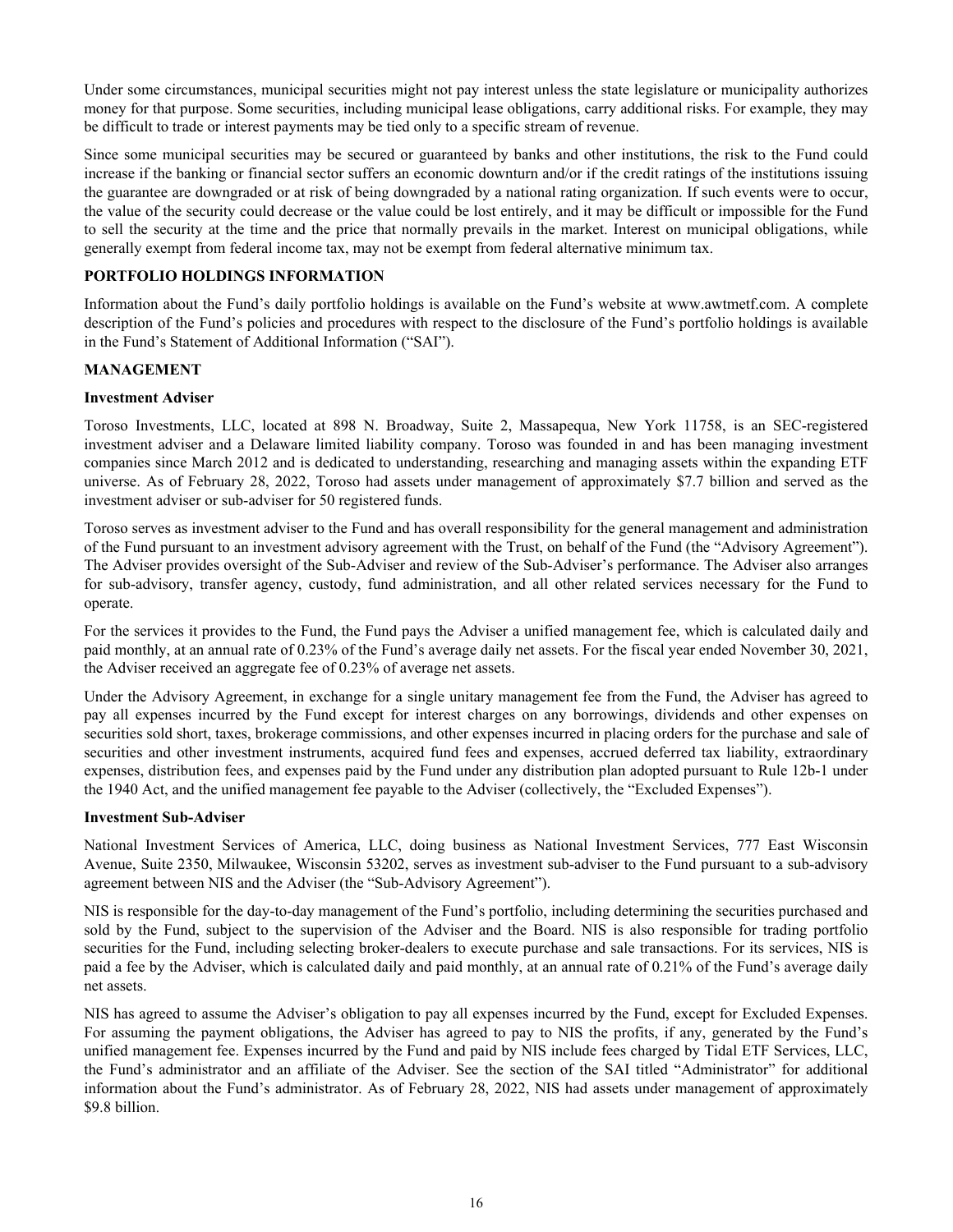A discussion regarding the basis for the Board's approval of the Fund's Advisory Agreement and Sub-Advisory Agreement is available in the Fund's semi-annual report to shareholders for the reporting period ended May 31, 2021.

## **Portfolio Managers**

The following individuals at the Adviser are portfolio managers of the Fund and have acted in this capacity since December 2020. Messrs. Venuto and Ragauss provide oversight of the Sub-Adviser.

## *Michael Venuto, Chief Investment Officer for the Adviser*

Mr. Venuto is a co-founder and has been the Chief Investment Officer of the Adviser since 2012. Mr. Venuto is an ETF industry veteran with over a decade of experience in the design and implementation of ETF-based investment strategies. Previously, he was Head of Investments at Global X Funds where he provided portfolio optimization services to institutional clients. Before that, he was Senior Vice President at Horizon Kinetics where his responsibilities included new business development, investment strategy and client and strategic initiatives.

## *Charles A. Ragauss, CFA, Portfolio Manager for the Adviser*

Mr. Ragauss serves as Portfolio Manager of the Adviser, having joined the Adviser in September 2020. Mr. Ragauss previously served as Chief Operating Officer and in other roles at CSat Investment Advisory, L.P. from April 2016 to September 2020. Previously, Mr. Ragauss was Assistant Vice President at Huntington National Bank ("Huntington"), where he was Product Manager for the Huntington Funds and Huntington Strategy Shares ETFs, a combined fund complex of almost \$4 billion in assets under management. At Huntington, he led ETF development bringing to market some of the first actively managed ETFs. Mr. Ragauss joined Huntington in 2010. Mr. Ragauss attended Grand Valley State University where he received his Bachelor of Business Administration in Finance and International Business, as well as a minor in French. He is a member of both the National and West Michigan CFA societies and holds the CFA designation.

## CFA® is a registered trademark owned by the CFA Institute.

The following individuals at the Sub-Adviser are jointly and primarily responsible for the day-to-day management of the Fund and have acted in this capacity since January 2021.

## *Jason C. Berrie, CFA, Chief Investment Officer at the Sub-Adviser*

Mr. Berrie, an owner of the Sub-Adviser, has been with the Sub-Adviser since 2003 and is Chief Investment Officer. Mr. Berrie has over 25 years of investment experience and is responsible, in conjunction with Mr. Kent White, for developing investment strategies and overseeing final portfolio decisions at the Sub-Adviser. Mr. Berrie holds a B.B.A in business administration from the University of Iowa and is a CFA charterholder.

## *Kent J. White, CFA, Senior Adviser at the Sub-Adviser*

Mr. White, an owner of the Sub-Adviser, has been with the Sub-Adviser since 1994 and is Senior Adviser. Mr. White has over 30 years of investment experience and is responsible, in conjunction with Mr. Jason Berrie, for developing investment strategies and overseeing final portfolio decisions at the Sub-Adviser. Mr. White holds a B.S. in pharmacy from the University of Kansas and an M.B.A. in finance from Duke University and is a CFA charterholder.

## *Mark R. Anderson, CFA, Chief Strategy Officer at the Sub-Adviser*

Mr. Anderson, an owner of the Sub-Adviser, has been with the Sub-Adviser since 2000. Mr. Anderson has over 25 years of investment experience and is responsible for the Sub-Adviser's economic and market outlooks. Mr. Anderson holds a B.S. in business administration from the University of Wisconsin - Stevens Point and is a CFA charterholder.

## *Jeffrey F. Parker, Lead Portfolio Manager, Preferred Stock at the Sub-Adviser*

Mr. Parker, an owner of the Sub-Adviser, has been with the Sub-Adviser since 2000. Mr. Parker has over 25 years of investment experience and is responsible for preferred stock management at the Sub-Adviser. Mr. Parker holds a B.B.A. in finance from the University of Wisconsin - Milwaukee.

## *James S. Kaplan, CFA, Lead Portfolio Manager, Structured Products at the Sub-Adviser*

Mr. Kaplan, an owner of the Sub-Adviser, has been with the Sub-Adviser since 2009. Mr. Kaplan has over 35 years of investment experience and is responsible for management for all mortgage products at the Sub-Adviser. Mr. Kaplan holds a B.A. in economics and political science from Washington and Lee University and is a CFA charterholder.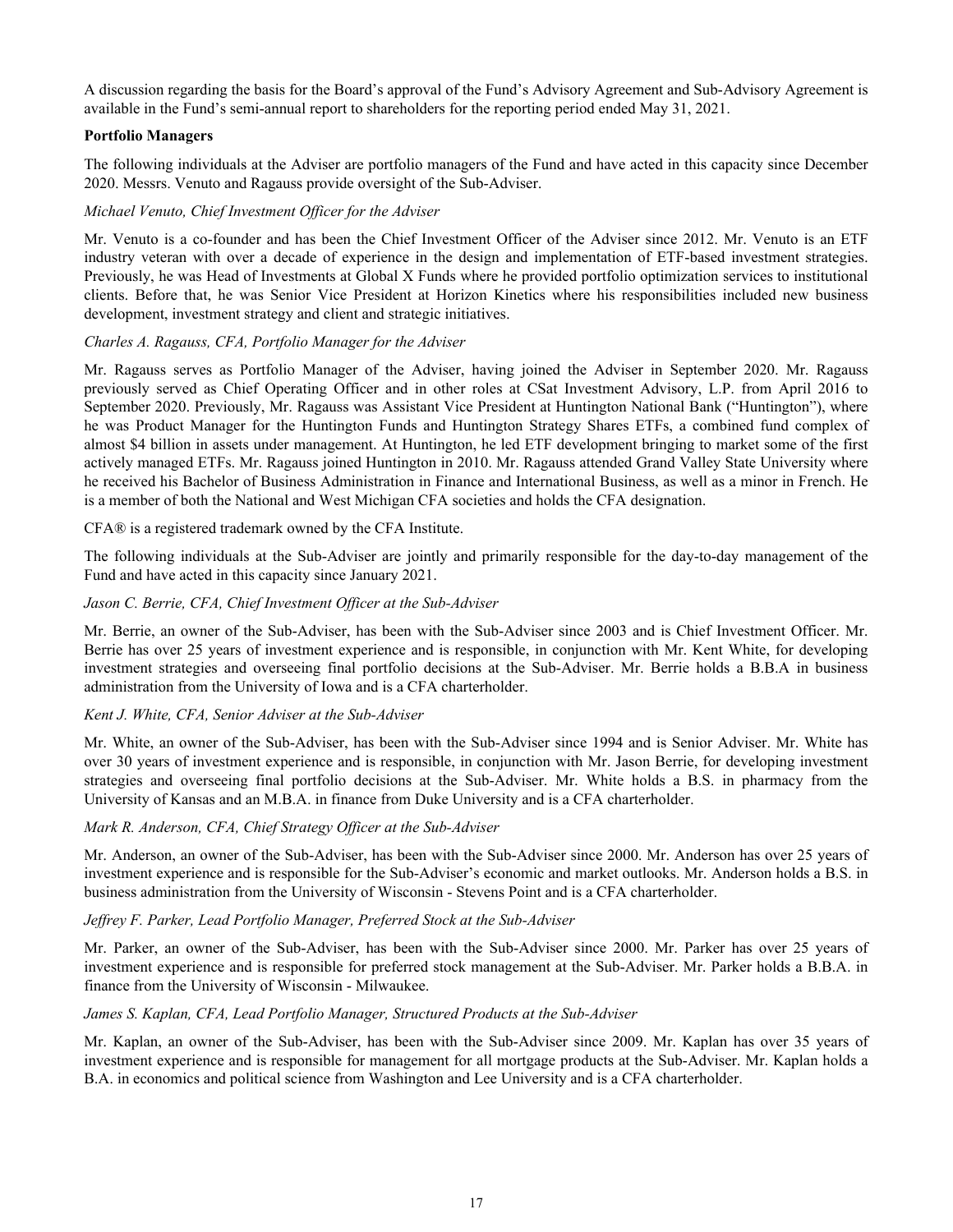## <span id="page-22-0"></span>*Barbara A. Schalla, CFA, Portfolio Manager, Corporate Bonds at the Sub-Adviser*

Ms. Schalla, an owner of the Sub-Adviser, has been with the Sub-Adviser since 1993 and has over 30 years of investment experience. Ms. Schalla is responsible for co-managing the corporate bond portfolio and oversees investment policy guidelines at the Sub-Adviser. Ms. Schalla holds a B.B.A. in finance from the University of Wisconsin - Milwaukee and is a CFA charterholder.

#### *Lesly M. Barnes, Portfolio Manager, Structured Products and Treasury at the Sub-Adviser*

Ms. Barnes has been with the Sub-Adviser since 2007 and has over 15 years of investment experience. Ms. Barnes is responsible for credit research and structure and collateral analysis at the Sub-Adviser. Ms. Barnes holds a degree in Mathematics from Miami University-Oxford.

#### *Vincent S. Russo, CFA, Portfolio Manager, Corporate Bonds at the Sub-Adviser*

Mr. Russo has been with the Sub-Adviser since 2014 and has over 20 years of investment experience. Mr. Russo is responsible for sector allocations and credit research in the industrial sector. at the Sub-Adviser. Mr. Russo holds a B.B.A. in finance and an M.B.A. from the University of Wisconsin - Whitewater and is a CFA charterholder.

#### *Stefan T. Martin, Portfolio Manager, Structured Products at the Sub-Adviser*

Mr. Martin has been with the Sub-Adviser since 2017 and has over 20 years of investment experience. Prior to joining the Sub-Adviser, Mr. Martin was at Aberdeen Asset Management. Mr. Martin is responsible for credit research, structure and collateral analysis in the CMBS sector at the Sub-Adviser. Mr. Martin holds a B.A. in biology from Goshen College and an M.B.A. in finance from Villanova University.

#### *Michael D. Fohr, CFA, CPA, JD, MBA, Co-Portfolio Manager, High Yield at the Sub-Adviser*

Mr. Fohr has been with the Sub-Adviser since 2016 where he is responsible for research coverage in the services, capital goods, consumer goods, and retail sectors. Mr. Fohr holds a B.B.A. in accounting, an M.S. in taxation from the University of Wisconsin - Milwaukee. He also holds an M.B.A. in applied security analysis and J.D. from the University of Wisconsin - Madison. Mr. Fohr is a CFA charterholder and certified public accountant.

#### *Thomas M. Price, Co-Portfolio Manager, High Yield at the Sub-Adviser*

Mr. Price has been with the Sub-Adviser since 2020 and has over 25 years of investment experience. Prior to joining the Sub-Adviser, Mr. Price held multiple roles at Wells Fargo Asset Management from 2005 to 2020. Mr. Price holds a B.A. in business administration from the University of Michigan and an M.B.A. in finance from the Kellogg Graduate School of Management at Northwestern University.

#### *Stephen J. Smitley, Portfolio Manager, Municipal Bonds and Structured Product at the Sub-Adviser*

Mr. Smitley joined the Sub-Adviser in 2021 and has over 20 years of investment experience. Prior to joining the Sub-Adviser, Mr. Smitley was lead Portfolio Manager Structured Products at Aware Asset Management and held various roles in the Structured Products sector at Carval Investors, Black River Asset Management and GMAC-RFC. Mr. Smitley has a B.S. Finance from California State University - Northridge and an M.S.B.A. from the University of Notre Dame Mendoza College of Business.

The Fund's SAI provides additional information about each Portfolio Manager's compensation structure, other accounts that each Portfolio Manager manages, and each Portfolio Manager's ownership of Shares.

## **HOW TO BUY AND SELL SHARES**

The Fund issues and redeems Shares only in Creation Units at the NAV per share next determined after receipt of an order from an AP. Only APs may acquire Shares directly from the Fund, and only APs may tender their Shares for redemption directly to the Fund, at NAV. APs must be a member or participant of a clearing agency registered with the SEC and must execute a Participant Agreement that has been agreed to by the Distributor (defined below), and that has been accepted by the Fund's transfer agent, with respect to purchases and redemptions of Creation Units. Once created, Shares trade in the secondary market in quantities less than a Creation Unit.

Most investors buy and sell Shares in secondary market transactions through brokers. Individual Shares are listed for trading on the secondary market on the Exchange and can be bought and sold throughout the trading day like other publicly traded securities.

When buying or selling Shares through a broker, you will incur customary brokerage commissions and charges, and you may pay some or all of the spread between the bid and the offer price in the secondary market on each leg of a round trip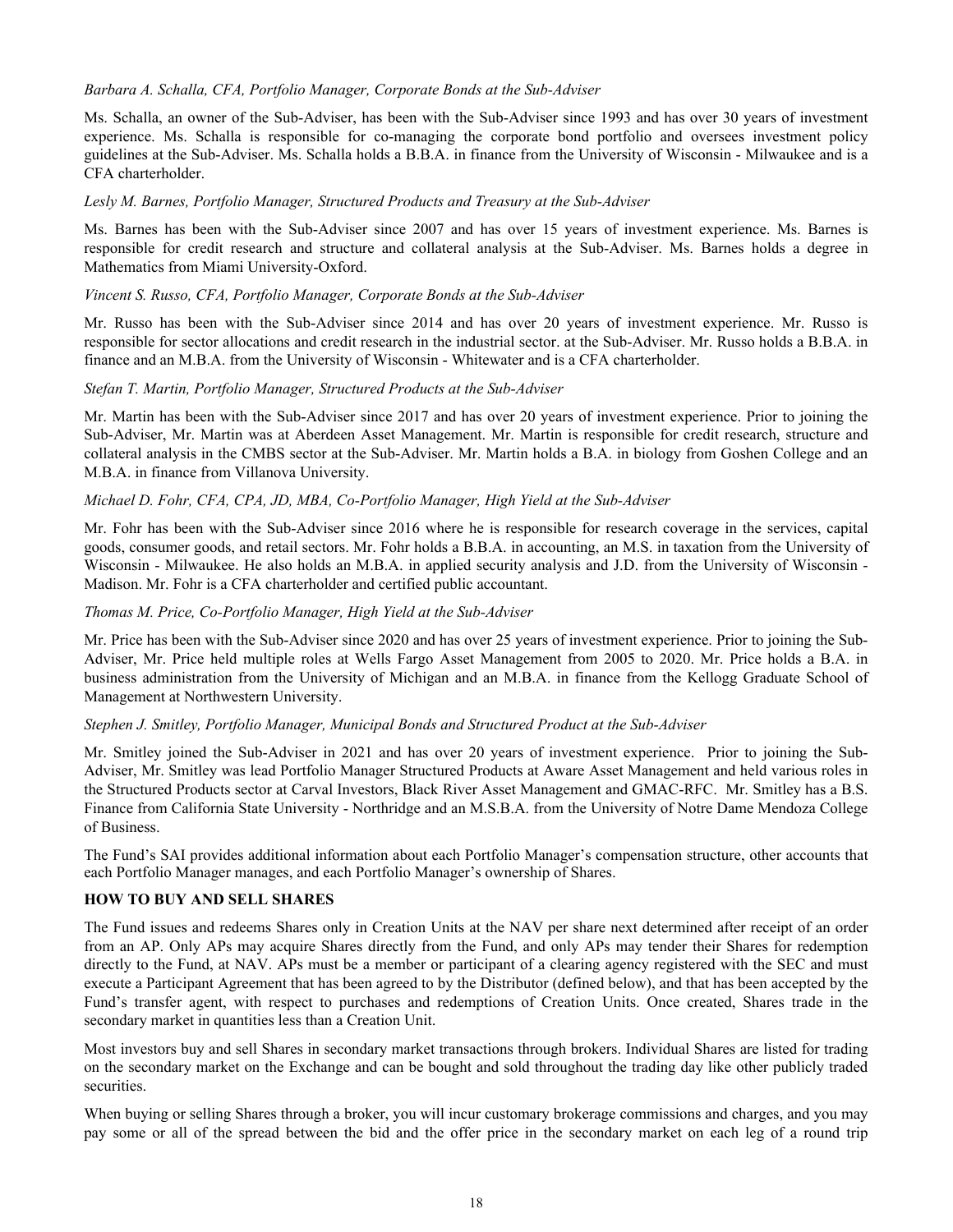(purchase and sale) transaction. In addition, because secondary market transactions occur at market prices, you may pay more than NAV when you buy Shares, and receive less than NAV when you sell those Shares.

## **Book Entry**

Shares are held in book-entry form, which means that no stock certificates are issued. Depository Trust Company ("DTC") or its nominee is the record owner of all outstanding Shares.

Investors owning Shares are beneficial owners as shown on the records of DTC or its participants. DTC serves as the securities depository for all Shares. DTC's participants include securities brokers and dealers, banks, trust companies, clearing corporations and other institutions that directly or indirectly maintain a custodial relationship with DTC. As a beneficial owner of Shares, you are not entitled to receive physical delivery of stock certificates or to have Shares registered in your name, and you are not considered a registered owner of Shares. Therefore, to exercise any right as an owner of Shares, you must rely upon the procedures of DTC and its participants. These procedures are the same as those that apply to any other securities that you hold in book-entry or "street name" through your brokerage account.

#### **Frequent Purchases and Redemptions of Shares**

The Fund imposes no restrictions on the frequency of purchases and redemptions of Shares. In determining not to approve a written, established policy, the Board evaluated the risks of market timing activities by Fund shareholders. Purchases and redemptions by APs, who are the only parties that may purchase or redeem Shares directly with the Fund, are an essential part of the ETF process and help keep Share trading prices in line with NAV. As such, the Fund accommodates frequent purchases and redemptions by APs. However, the Board has also determined that frequent purchases and redemptions for cash may increase tracking error and portfolio transaction costs and may lead to the realization of capital gains. To minimize these potential consequences of frequent purchases and redemptions, the Fund employs fair value pricing and may impose transaction fees on purchases and redemptions of Creation Units to cover the custodial and other costs incurred by the Fund in effecting trades. In addition, the Fund and the Adviser reserve the right to reject any purchase order at any time.

#### **Determination of Net Asset Value**

The Fund's NAV is calculated as of the scheduled close of regular trading on the New York Stock Exchange ("NYSE"), generally 4:00 p.m. Eastern Time, each day the NYSE is open for business. The NAV for the Fund is calculated by dividing the Fund's net assets by its Shares outstanding.

In calculating its NAV, the Fund generally values its assets on the basis of market quotations, last sale prices, or estimates of value furnished by a pricing service or brokers who make markets in such instruments. If such information is not available for a security held by the Fund or is determined to be unreliable, the security will be valued at fair value estimates under guidelines established by the Board (as described below).

## **Fair Value Pricing**

The Board has adopted procedures and methodologies to fair value Fund securities whose market prices are not "readily available" or are deemed to be unreliable. For example, such circumstances may arise when: (i) a security has been delisted or has had its trading halted or suspended; (ii) a security's primary pricing source is unable or unwilling to provide a price; (iii) a security's primary trading market is closed during regular market hours; or (iv) a security's value is materially affected by events occurring after the close of the security's primary trading market. Generally, when fair valuing a security, the Fund will take into account all reasonably available information that may be relevant to a particular valuation including, but not limited to, fundamental analytical data regarding the issuer, information relating to the issuer's business, recent trades or offers of the security, general and/or specific market conditions, and the specific facts giving rise to the need to fair value the security. Fair value determinations are made in good faith and in accordance with the fair value methodologies included in the Board-adopted valuation procedures. Due to the subjective and variable nature of fair value pricing, there can be no assurance that the Adviser or the Sub-Adviser will be able to obtain the fair value assigned to the security upon the sale of such security.

#### **Investments by Other Registered Investment Companies in the Fund**

Section 12(d)(1) of the 1940 Act restricts investments by registered investment companies in the securities of other investment companies, including Shares. Registered investment companies are permitted to invest in the Fund beyond the limits set forth in Section  $12(d)(1)$ , subject to certain terms and conditions set forth in an SEC exemptive order issued to the Trust or rule under the 1940 Act, including that such investment companies enter into an agreement with the Fund.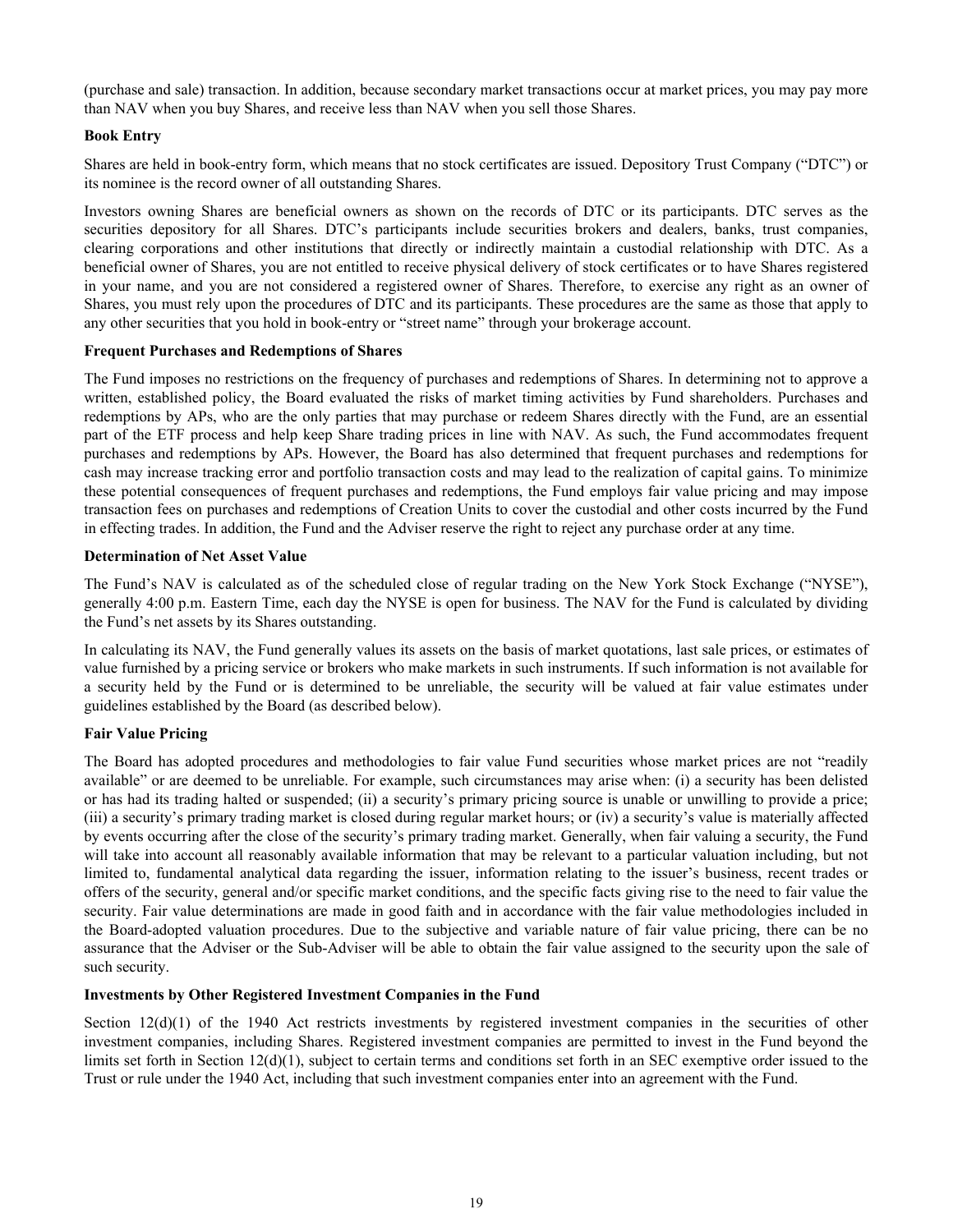#### <span id="page-24-0"></span>**Delivery of Shareholder Documents – Householding**

Householding is an option available to certain investors of the Fund. Householding is a method of delivery, based on the preference of the individual investor, in which a single copy of certain shareholder documents can be delivered to investors who share the same address, even if their accounts are registered under different names. Householding for the Fund is available through certain broker-dealers. If you are interested in enrolling in householding and receiving a single copy of prospectuses and other shareholder documents, please contact your broker-dealer. If you are currently enrolled in householding and wish to change your householding status, please contact your broker-dealer.

#### **DIVIDENDS, DISTRIBUTIONS, AND TAXES**

#### **Dividends and Distributions**

The Fund intends to pay out dividends and interest income, if any, monthly, and distribute any net realized capital gains to its shareholders at least annually.

The Fund will declare and pay income and capital gain distributions, if any, in cash. Distributions in cash may be reinvested automatically in additional whole Shares only if the broker through whom you purchased Shares makes such option available. Your broker is responsible for distributing the income and capital gain distributions to you.

#### **Taxes**

The following discussion is a summary of some important U.S. federal income tax considerations generally applicable to investments in the Fund. Your investment in the Fund may have other tax implications. Please consult your tax advisor about the tax consequences of an investment in Shares, including the possible application of foreign, state, and local tax laws.

The Fund intends to qualify each year for treatment as a regulated investment company (a "RIC") under the Internal Revenue Code of 1986, as amended. If it meets certain minimum distribution requirements, a RIC is not subject to tax at the fund-level on income and gains from investments that are timely distributed to shareholders. However, the Fund's failure to qualify as a RIC or to meet minimum distribution requirements would result (if certain relief provisions were not available) in fund-level taxation and, consequently, a reduction in income available for distribution to shareholders.

Unless your investment in Shares is made through a tax-exempt entity or tax-advantaged account, such as an IRA plan, you need to be aware of the possible tax consequences when the Fund makes distributions, when you sell your Shares listed on the Exchange, and when you purchase or redeem Creation Units (institutional investors only).

The following general discussion of certain U.S. federal income tax consequences is based on provisions of the Code and the regulations issued thereunder as in effect on the date of this SAI. New legislation, as well as administrative changes or court decisions, may significantly change the conclusions expressed herein, and may have a retroactive effect with respect to the transactions contemplated herein.

## **Taxes on Distributions**

For federal income tax purposes, distributions of net investment income are generally taxable to shareholders as ordinary income or qualified dividend income. Taxes on distributions of net capital gains (if any) are determined by how long the Fund owned the investments that generated them, rather than how long a shareholder has owned their Shares. Sales of assets held by the Fund for more than one year generally result in long-term capital gains and losses, and sales of assets held by the Fund for one year or less generally result in short-term capital gains and losses. Distributions of the Fund's net capital gain (the excess of net long-term capital gains over net short-term capital losses) that are reported by the Fund as capital gain dividends ("Capital Gain Dividends") will be taxable to shareholders as long-term capital gains. Distributions of short-term capital gain will generally be taxable to shareholders as ordinary income. Dividends and distributions are generally taxable to you whether you receive them in cash or reinvest them in additional Shares.

Distributions reported by the Fund as "qualified dividend income" are generally taxed to non-corporate shareholders at rates applicable to long-term capital gains, provided certain holding period and other requirements are met. "Qualified dividend income" generally is income derived from dividends paid by U.S. corporations or certain foreign corporations that are either incorporated in a U.S. possession or eligible for tax benefits under certain U.S. income tax treaties. In addition, dividends that the Fund receives in respect of stock of certain foreign corporations may be qualified dividend income if that stock is readily tradable on an established U.S. securities market. Corporate shareholders may be entitled to a dividends-received deduction for the portion of dividends they receive from the Fund that are attributable to dividends received by the Fund from U.S. corporations, subject to certain limitations.

Shortly after the close of each calendar year, you will be informed of the character of any distributions received from the Fund.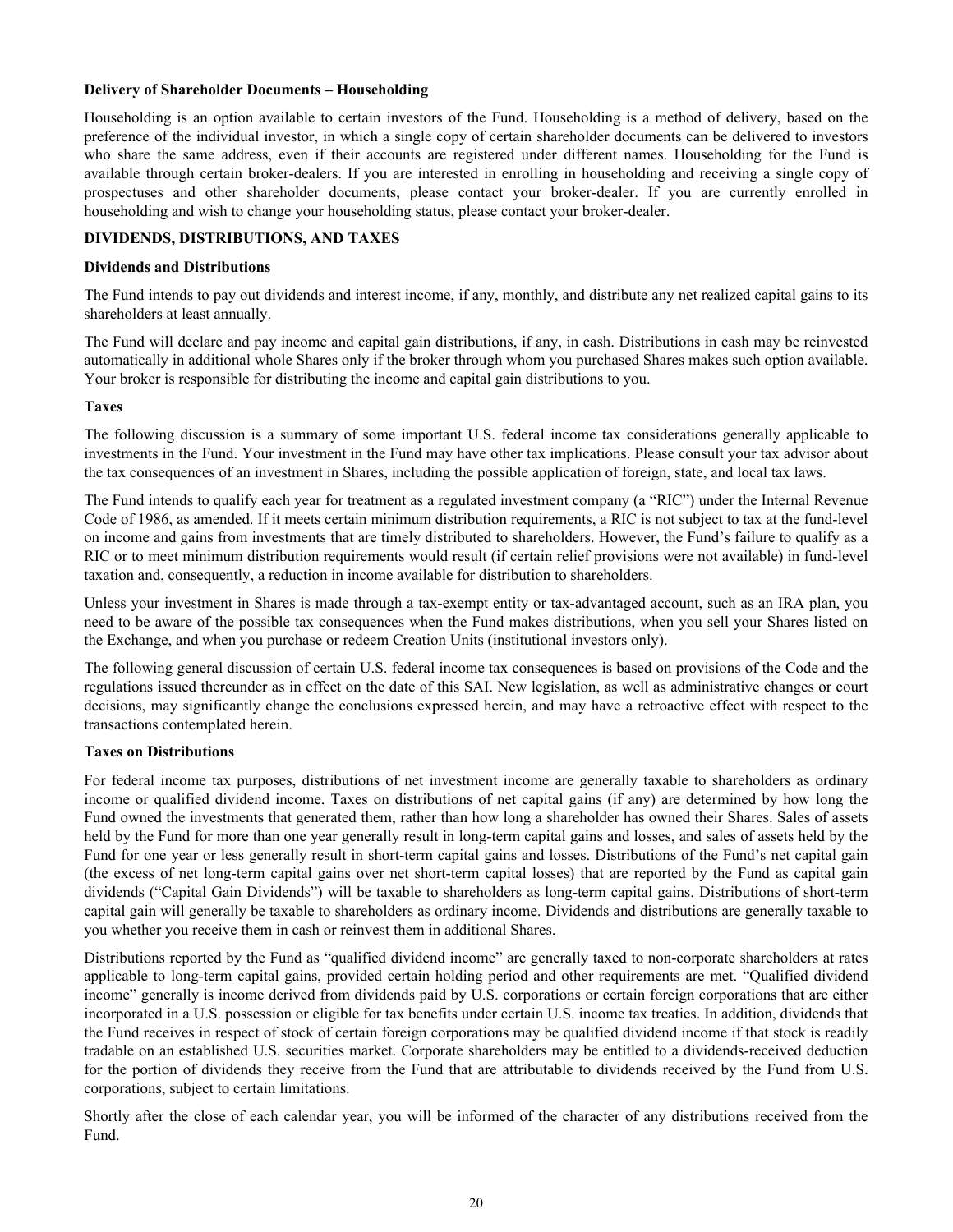In addition to the federal income tax, certain individuals, trusts, and estates may be subject to a Net Investment Income ("NII") tax of 3.8%. The NII tax is imposed on the lesser of: (i) a taxpayer's investment income, net of deductions properly allocable to such income; or (ii) the amount by which such taxpayer's modified adjusted gross income exceeds certain thresholds (\$250,000 for married individuals filing jointly, \$200,000 for unmarried individuals and \$125,000 for married individuals filing separately). The Fund's distributions are includable in a shareholder's investment income for purposes of this NII tax. In addition, any capital gain realized by a shareholder upon a sale or redemption of Fund shares is includable in such shareholder's investment income for purposes of this NII tax.

In general, your distributions are subject to federal income tax for the year in which they are paid. Certain distributions paid in January, however, may be treated as paid on December 31 of the prior year. Distributions are generally taxable to you even if they are paid from income or gains earned by the Fund before your investment (and thus were included in the Shares' NAV when you purchased your Shares).

You may wish to avoid investing in the Fund shortly before a dividend or other distribution, because such a distribution will generally be taxable to you even though it may economically represent a return of a portion of your investment.

If you are neither a resident nor a citizen of the United States or if you are a foreign entity, distributions (other than Capital Gain Dividends) paid to you by the Fund will generally be subject to a U.S. withholding tax at the rate of 30%, unless a lower treaty rate applies. The Fund may, under certain circumstances, report all or a portion of a dividend as an "interest-related dividend" or a "short-term capital gain dividend," which would generally be exempt from this 30% U.S. withholding tax, provided certain other requirements are met.

Under the Foreign Account Tax Compliance Act ("FATCA"), the Fund may be required to withhold a generally nonrefundable 30% tax on (i) distributions of investment company taxable income and (ii) distributions of net capital gain and the gross proceeds of a sale or redemption of Fund shares paid to (A) certain "foreign financial institutions" unless such foreign financial institution agrees to verify, monitor, and report to the Internal Revenue Service ("IRS") the identity of certain of its account-holders, among other items (or unless such entity is otherwise deemed compliant under the terms of an intergovernmental agreement between the United States and the foreign financial institution's country of residence), and (B) certain "non-financial foreign entities" unless such entity certifies to the Fund that it does not have any substantial U.S. owners or provides the name, address, and taxpayer identification number of each substantial U.S. owner, among other items. In December 2018, the IRS and Treasury Department released proposed Treasury Regulations that would eliminate FATCA withholding on Fund distributions of net capital gain and the gross proceeds from a sale or redemption of Fund shares. Although taxpayers are entitled to rely on these proposed Treasury Regulations until final Treasury Regulations are issued, these proposed Treasury Regulations have not been finalized, may not be finalized in their proposed form, and are potentially subject to change. This FATCA withholding tax could also affect the Fund's return on its investments in foreign securities or affect a shareholder's return if the shareholder holds its Fund shares through a foreign intermediary. You are urged to consult your tax adviser regarding the application of this FATCA withholding tax to your investment in the Fund and the potential certification, compliance, due diligence, reporting, and withholding obligations to which you may become subject in order to avoid this withholding tax.

The Fund (or a financial intermediary, such as a broker, through which a shareholder owns Shares) generally is required to withhold and remit to the U.S. Treasury a percentage of the taxable distributions and sale or redemption proceeds paid to any shareholder who fails to properly furnish a correct taxpayer identification number, who has underreported dividend or interest income, or who fails to certify that they are not subject to such withholding.

## **Taxes When Shares are Sold on the Exchange**

Any capital gain or loss realized upon a sale of Shares generally is treated as a long-term capital gain or loss if Shares have been held for more than one year and as a short-term capital gain or loss if Shares have been held for one year or less. However, any capital loss on a sale of Shares held for six months or less is treated as long-term capital loss to the extent of Capital Gain Dividends paid with respect to such Shares. Any loss realized on a sale will be disallowed to the extent Shares are acquired, including through reinvestment of dividends, within a 61-day period beginning 30 days before and ending 30 days after the sale of substantially identical Shares.

## **Taxes on Purchases and Redemptions of Creation Units**

An AP having the U.S. dollar as its functional currency for U.S. federal income tax purposes who exchanges securities for Creation Units generally recognizes a gain or a loss. The gain or loss will be equal to the difference between the value of the Creation Units at the time of the exchange and the exchanging AP's aggregate basis in the securities delivered plus the amount of any cash paid for the Creation Units. An AP who exchanges Creation Units for securities will generally recognize a gain or loss equal to the difference between the exchanging AP's basis in the Creation Units and the aggregate U.S. dollar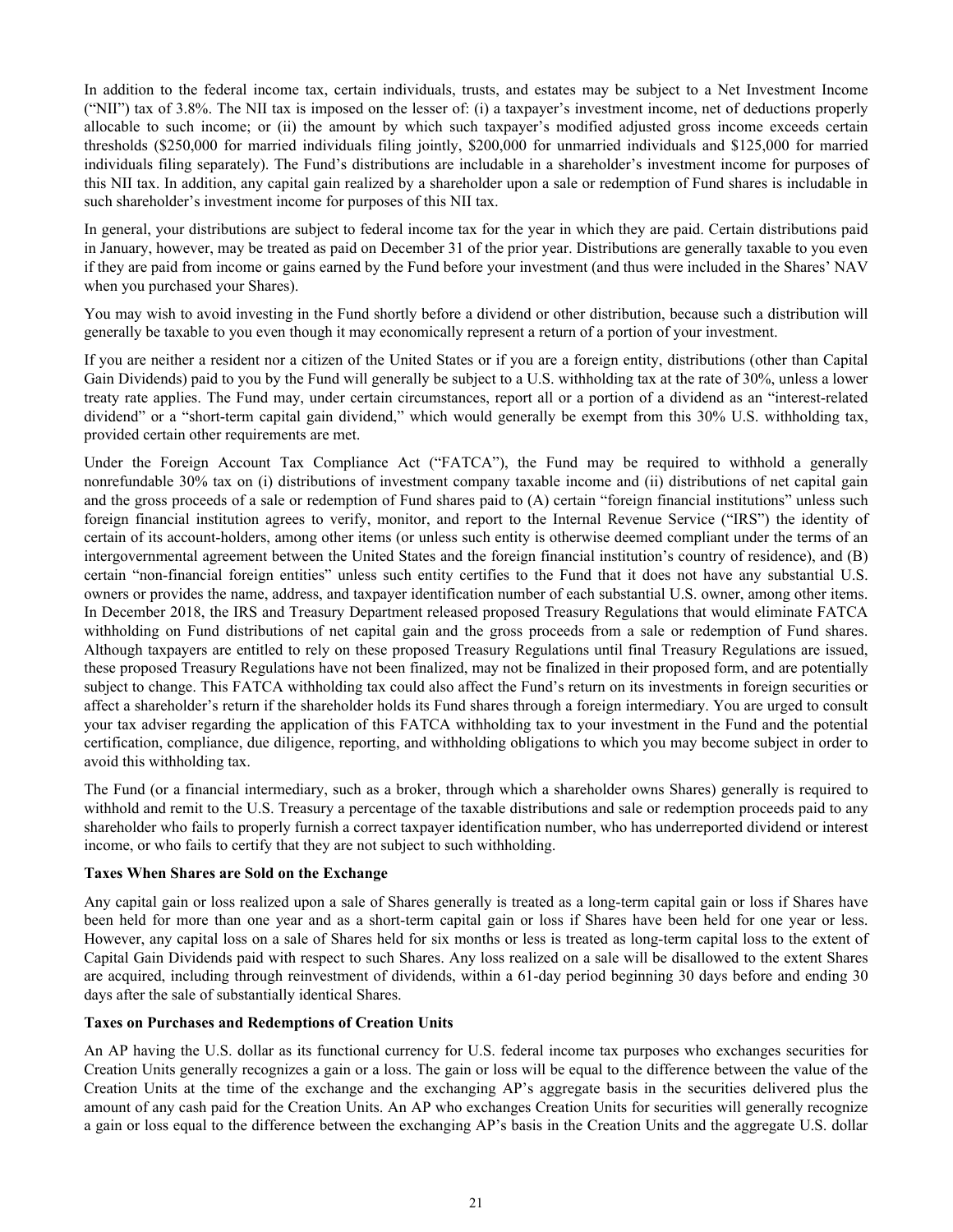<span id="page-26-0"></span>market value of the securities received, plus any cash received for such Creation Units. The IRS may assert, however, that a loss that is realized upon an exchange of securities for Creation Units may not be currently deducted under the rules governing "wash sales" (for an AP who does not mark-to-market their holdings) or on the basis that there has been no significant change in economic position. Persons exchanging securities should consult their own tax advisor with respect to whether wash sale rules apply and when a loss might be deductible.

Any capital gain or loss realized upon redemption of Creation Units is generally treated as long-term capital gain or loss if Shares comprising the Creation Units have been held for more than one year and as a short-term capital gain or loss if such Shares have been held for one year or less.

The Fund may include a payment of cash in addition to, or in place of, the delivery of a basket of securities upon the redemption of Creation Units. The Fund may sell portfolio securities to obtain the cash needed to distribute redemption proceeds. This may cause the Fund to recognize investment income and/or capital gains or losses that it might not have recognized if it had completely satisfied the redemption in-kind. As a result, the Fund may be less tax efficient if it includes such a cash payment in the proceeds paid upon the redemption of Creation Units.

## **Foreign Investments by the Fund**

Interest and other income received by the Fund with respect to foreign securities may give rise to withholding and other taxes imposed by foreign countries. Tax treaties or conventions between certain countries and the United States may reduce or eliminate such taxes. If, as of the close of a taxable year, more than 50% of the value of the Fund's assets consists of certain foreign stock or securities, the Fund will be eligible to elect to "pass through" to investors the amount of certain qualifying foreign income and similar taxes paid by the Fund during that taxable year. This means that investors would be considered to have received as additional income their respective shares of such foreign taxes, but may be entitled to either a corresponding tax deduction in calculating taxable income, or, subject to certain limitations, a credit in calculating federal income tax. If the Fund does not so elect, the Fund will be entitled to claim a deduction for certain foreign taxes incurred by the Fund. The Fund (or its administrative agent) will notify you if it makes such an election and provide you with the information necessary to reflect foreign taxes paid on your income tax return.

*The foregoing discussion summarizes some of the possible consequences under current federal tax law of an investment in the Fund. It is not a substitute for personal tax advice. You also may be subject to foreign, state, and local tax on Fund distributions and sales of Shares. Consult your personal tax advisor about the potential tax consequences of an investment in Shares under all applicable tax laws. For more information, please see the section entitled "Federal Income Taxes" in the SAI.*

#### **DISTRIBUTION**

Foreside Fund Services, LLC (the "Distributor"), the Fund's distributor, is a broker-dealer registered with the SEC. The Distributor distributes Creation Units for the Fund on an agency basis and does not maintain a secondary market in Shares. The Distributor has no role in determining the policies of the Fund or the securities that are purchased or sold by the Fund. The Distributor's principal address is Three Canal Plaza, Suite 100, Portland, Maine 04101.

The Board has adopted a Distribution (Rule 12b-1) Plan (the "Plan") pursuant to Rule 12b-1 under the 1940 Act. In accordance with the Plan, the Fund is authorized to pay an amount up to 0.25% of its average daily net assets each year to pay distribution fees for the sale and distribution of its Shares.

No Rule 12b-1 fees are currently paid by the Fund, and there are no plans to impose these fees. However, in the event Rule 12b-1 fees are charged in the future, because the fees are paid out of Fund assets on an ongoing basis, over time these fees will increase the cost of your investment and may cost you more than certain other types of sales charges.

## **PREMIUM/DISCOUNT INFORMATION**

Information regarding how often Shares traded on the Exchange at a price above (i.e., at a premium) or below (i.e., at a discount) the NAV of the Fund can be found on the Fund's website at www.awtmetf.com.

#### **ADDITIONAL NOTICES**

Shares are not sponsored, endorsed, or promoted by the Exchange. The Exchange is not responsible for, nor has it participated in the determination of, the timing, prices, or quantities of Shares to be issued, nor in the determination or calculation of the equation by which Shares are redeemable. The Exchange has no obligation or liability to owners of Shares in connection with the administration, marketing, or trading of Shares.

Without limiting any of the foregoing, in no event shall the Exchange have any liability for any lost profits or indirect, punitive, special, or consequential damages even if notified of the possibility thereof.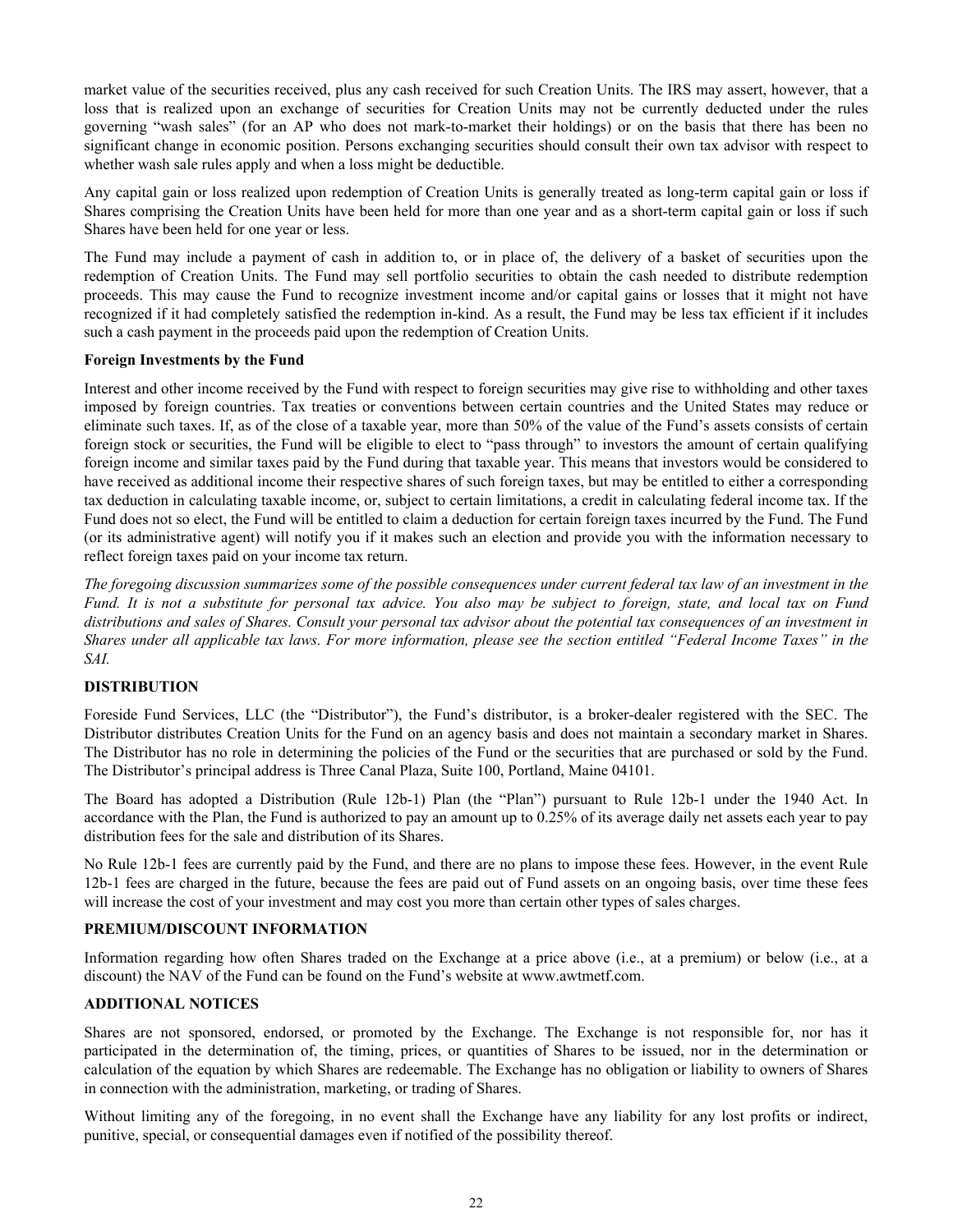<span id="page-27-0"></span>The Adviser, the Sub-Adviser, and the Fund make no representation or warranty, express or implied, to the owners of Shares or any member of the public regarding the advisability of investing in securities generally or in the Fund particularly.

## **FINANCIAL HIGHLIGHTS**

The Financial Highlights table is intended to help you understand the Fund's financial performance for the fiscal periods shown. Certain information reflects financial results for a single Fund share. The total return in the table represents the rate that an investor would have earned on an investment in the Fund (assuming reinvestment of all dividends and distributions). This information has been audited by Tait, Weller & Baker LLP, the Fund's independent registered public accounting firm, whose report, along with the Fund's financial statements, is included in the Fund's annual report, which is available upon request.

# FINANCIAL HIGHLIGHTS For a capital share outstanding throughout the period/year

|                                                                | <b>Year Ended</b><br>November 30,<br>2021 |    | <b>Year Ended</b><br>November 30,<br>2020 | <b>Period Ended</b><br>November 30,<br>$2019^{(1)}$ |
|----------------------------------------------------------------|-------------------------------------------|----|-------------------------------------------|-----------------------------------------------------|
| Net asset value, beginning of period/year                      | \$<br>49.80                               | \$ | 50.49                                     | \$<br>50.00                                         |
| <b>INCOME (LOSS) FROM INVESTMENT</b><br><b>OPERATIONS:</b>     |                                           |    |                                           |                                                     |
| Net investment income $(\text{loss})^{(2)}$                    | 0.52                                      |    | 0.93                                      | 1.16                                                |
| Net realized and unrealized gain (loss) on investments         | (0.17)                                    |    | (0.70)                                    | 0.43                                                |
| Total from investment operations                               | 0.35                                      |    | 0.23                                      | 1.59                                                |
| <b>LESS DISTRIBUTIONS:</b>                                     |                                           |    |                                           |                                                     |
| From net investment income                                     | (0.54)                                    |    | (0.92)                                    | (1.10)                                              |
| <b>Total distributions</b>                                     | (0.54)                                    |    | (0.92)                                    | (1.10)                                              |
| Net asset value, end of period/year                            | 49.61                                     | S  | 49.80                                     | 50.49                                               |
| Total return <sup>(4)</sup>                                    | 0.70%                                     |    | 0.49%                                     | (3)<br>3.22%                                        |
| <b>RATIOS / SUPPLEMENTAL DATA:</b>                             |                                           |    |                                           |                                                     |
| Net assets, end of period/year (millions)                      | \$<br>45.9                                | \$ | 226.6                                     | \$<br>300.4                                         |
| Portfolio turnover rate                                        | 66 %                                      |    | $194\%$                                   | 49 % $^{(3)}$                                       |
| Ratio of expenses to average net assets                        | $0.23\%$                                  |    | $0.23 \%$                                 | $0.23 \%$ (5)                                       |
| Ratio of net investment income (loss) to average net<br>assets | $1.05\%$                                  |    | $1.89\%$                                  | 2.74 $\%$ <sup>(5)</sup>                            |

 $(1)$  The Fund commenced operations on January 28, 2019. The information presented is from January 28, 2019 to November 30, 2019.

(2) Calculated using average shares outstanding method.

(3) Not annualized.

(4) The total return is based on the Fund's net asset value.

 $(5)$  Annualized.